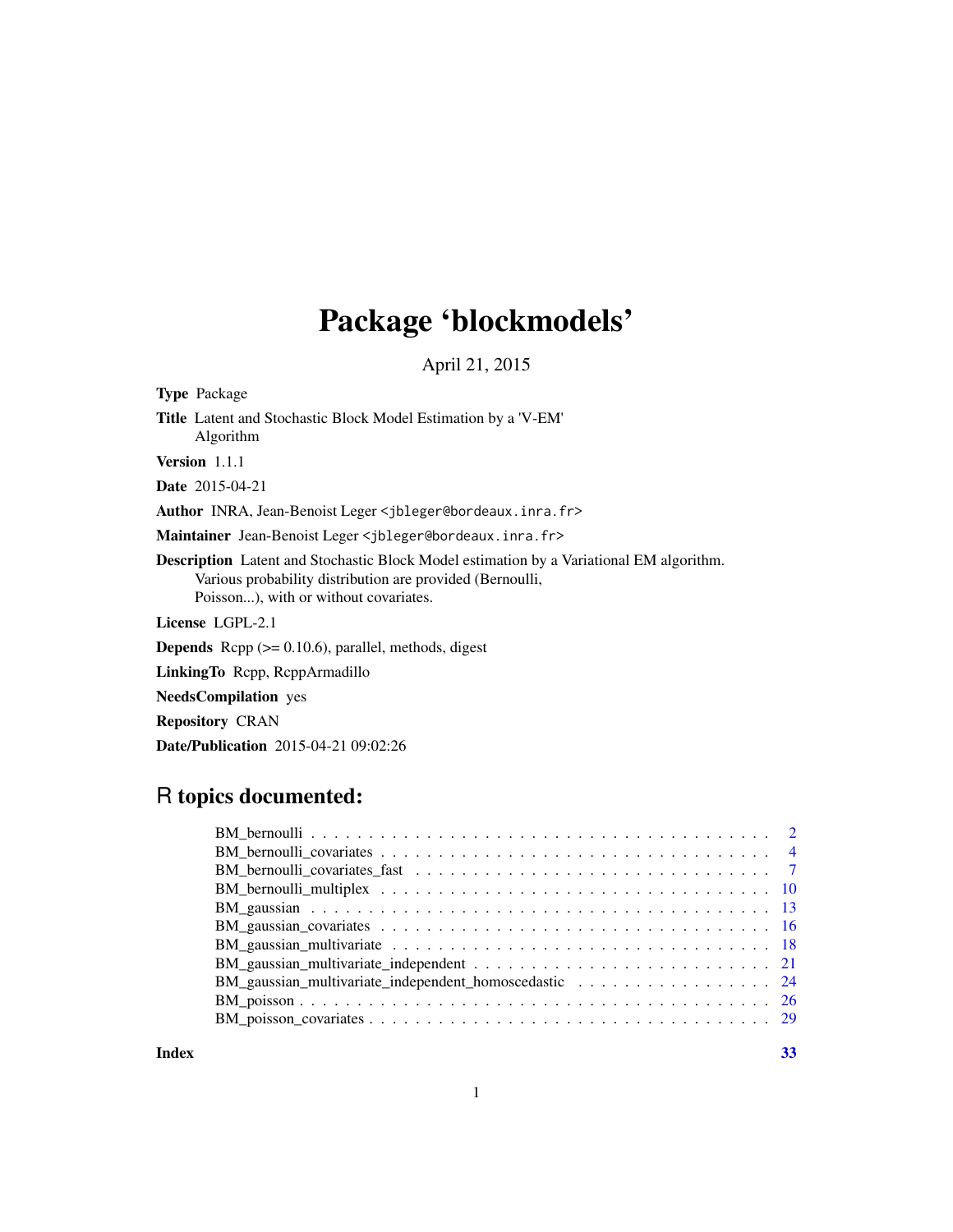<span id="page-1-0"></span>

## Description

With the provided network and blockmodel type, estimate number of groups, parameters and node membership

#### Usage

```
## S4 method for signature 'new'
BM_bernoulli(
    membership_type,
    adj,
    verbosity=6,
    autosave='',
    plotting=character(0),
    exploration_factor=1.5,
    explore_min=4,
    explore_max=Inf,
    ncores=detectCores())
```
## Arguments

membership\_type

|           | The type of node membership, i.e. 'SBM', 'SBM_sym' or 'LBM'                                                                                                                                                                                                                                                                                                                                                                                                                                                                                                                                                                                    |
|-----------|------------------------------------------------------------------------------------------------------------------------------------------------------------------------------------------------------------------------------------------------------------------------------------------------------------------------------------------------------------------------------------------------------------------------------------------------------------------------------------------------------------------------------------------------------------------------------------------------------------------------------------------------|
| adj       | The adjacency matrix                                                                                                                                                                                                                                                                                                                                                                                                                                                                                                                                                                                                                           |
| verbosity | The verbosity level, 0 means quiet. Level 1 display the phase of reinitialization.<br>Level 2 display the level 1 and the ascending and descending phase for the num-<br>ber of groups. Level 3 display the level 2 and the number current number of<br>groups which is estimated. Level 4 display the level 3 and the steps inside the<br>estimation. Level 5 display the level 4, the current status of parallel running jobs<br>and the current sub-step. Level 6 display level 5 and informations about ICL cri-<br>teria found. Default is level 6. This parameter can be changed by accessing to<br>the field \$verbosity of the object. |
| autosave  | If autosave $!=$ ", after each estimation, the model object is writed into file au-<br>tosave. The model object is readable by the function readRDS. Use-it for long<br>computation to allow restarting the estimation on system crash. You can use it<br>to alanyze the partial results when the estimation is running. This parameter can<br>be changed by accessing to the field \$autosave of the object.                                                                                                                                                                                                                                  |
| plotting  | Control plot of ICL values while the estimation is running. If plotting==character $(0)$<br>(the default), plots are done on screen, if plotting==", no plot are done, if plot-<br>ting is a filename, plots are done in this filename. This parameter can be changed<br>by accessing the field \$plotting of the object.                                                                                                                                                                                                                                                                                                                      |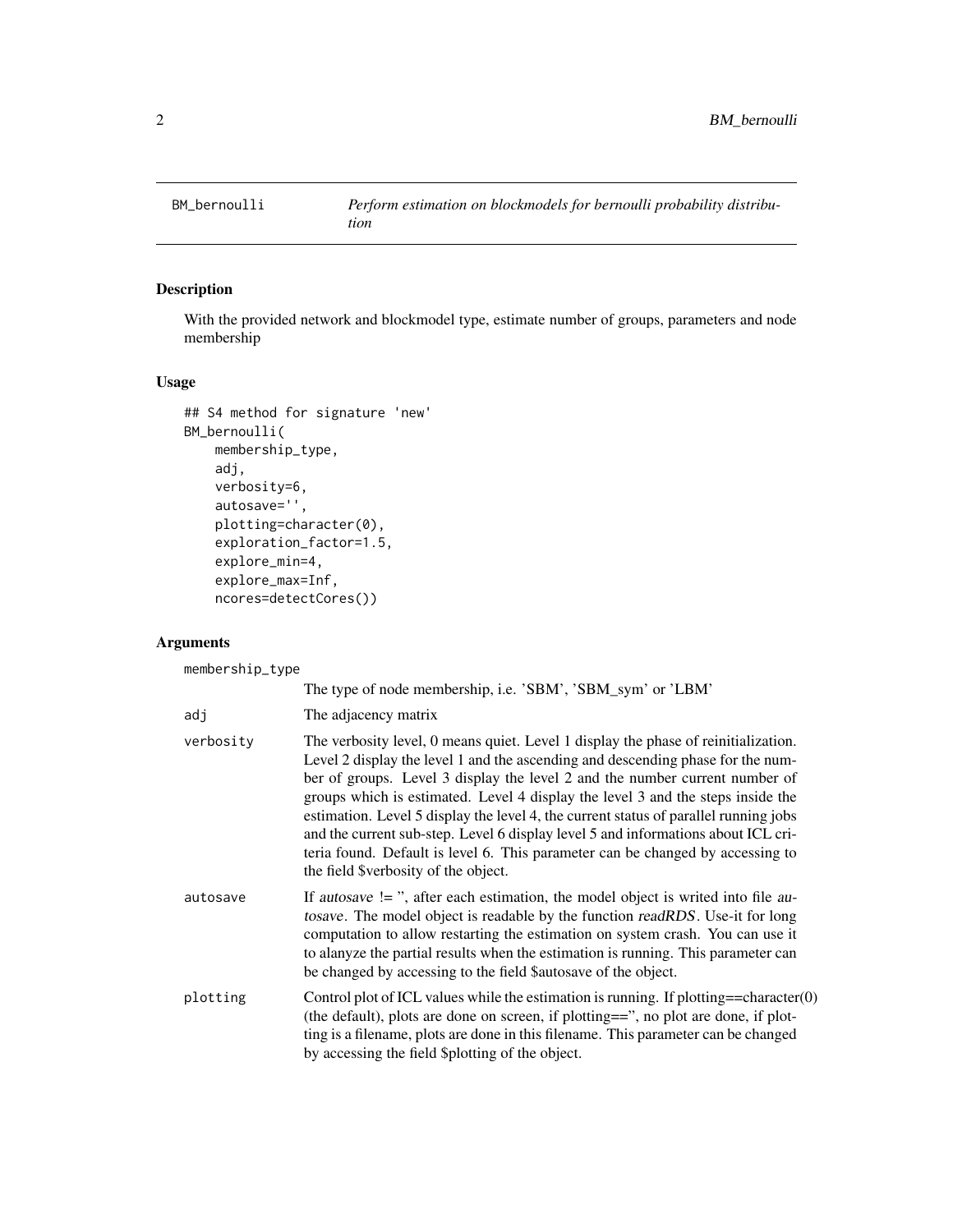| exploration_factor |                                                                                                                                                                                                                                                                                                                                             |
|--------------------|---------------------------------------------------------------------------------------------------------------------------------------------------------------------------------------------------------------------------------------------------------------------------------------------------------------------------------------------|
|                    | Control the exploration of the number of groups. The exploration is stop when<br>the number of groups reach exploration factor times the current maximum. By<br>default 1.5. This parameter can be changed by accessing the field \$explo-<br>ration_factor of the object.                                                                  |
| explore_min        | Explore to the explore_min number of groups even if the exploration_factor rule<br>is satisfied. By default 4. This parameter can be changed by accessing the field<br>\$explore_min of the object.                                                                                                                                         |
| explore_max        | Stop exploration after explore max number of group in any case. By default<br>Inf. This parameter can be changed by accessing the field \$explore_max of the<br>object.                                                                                                                                                                     |
| ncores             | Number of parallel jobs to launch different EM intializations. By default de-<br>tectCores(). This parameter can be changed by accessing the field \$ncores of<br>the object. This parameters is used only on Linux. Parallism is disabled on<br>other plateform. (Not working on Windows, not tested on Mac OS, not tested<br>on $*BSD.$ ) |

```
## Not run:
```

```
##
## SBM
##
## generation of one SBM network
npc <- 30 # nodes per class
Q \leftarrow 3 # classes
n \leq -npc \times Q \# nodesZ<-diag(Q)%x%matrix(1,npc,1)
P<-matrix(runif(Q*Q),Q,Q)
M<-1*(matrix(runif(n*n),n,n)<Z%*%P%*%t(Z)) ## adjacency matrix
## estimation
my_model <- BM_bernoulli("SBM",M )
my_model$estimate()
which.max(my_model$ICL)
##
## SBM symmetric
##
## generation of one SBM_sym network
npc <- 30 # nodes per class
Q \leftarrow 3 # classes
n \leq -npc \times Q \# nodesZ<-diag(Q)%x%matrix(1,npc,1)
P<-matrix(runif(Q*Q),Q,Q)
P[lower.tri(P)]<-t(P)[lower.tri(P)]
M<-1*(matrix(runif(n*n),n,n)<Z%*%P%*%t(Z)) ## adjacency matrix
M[lower.tri(M)]<-t(M)[lower.tri(M)]
```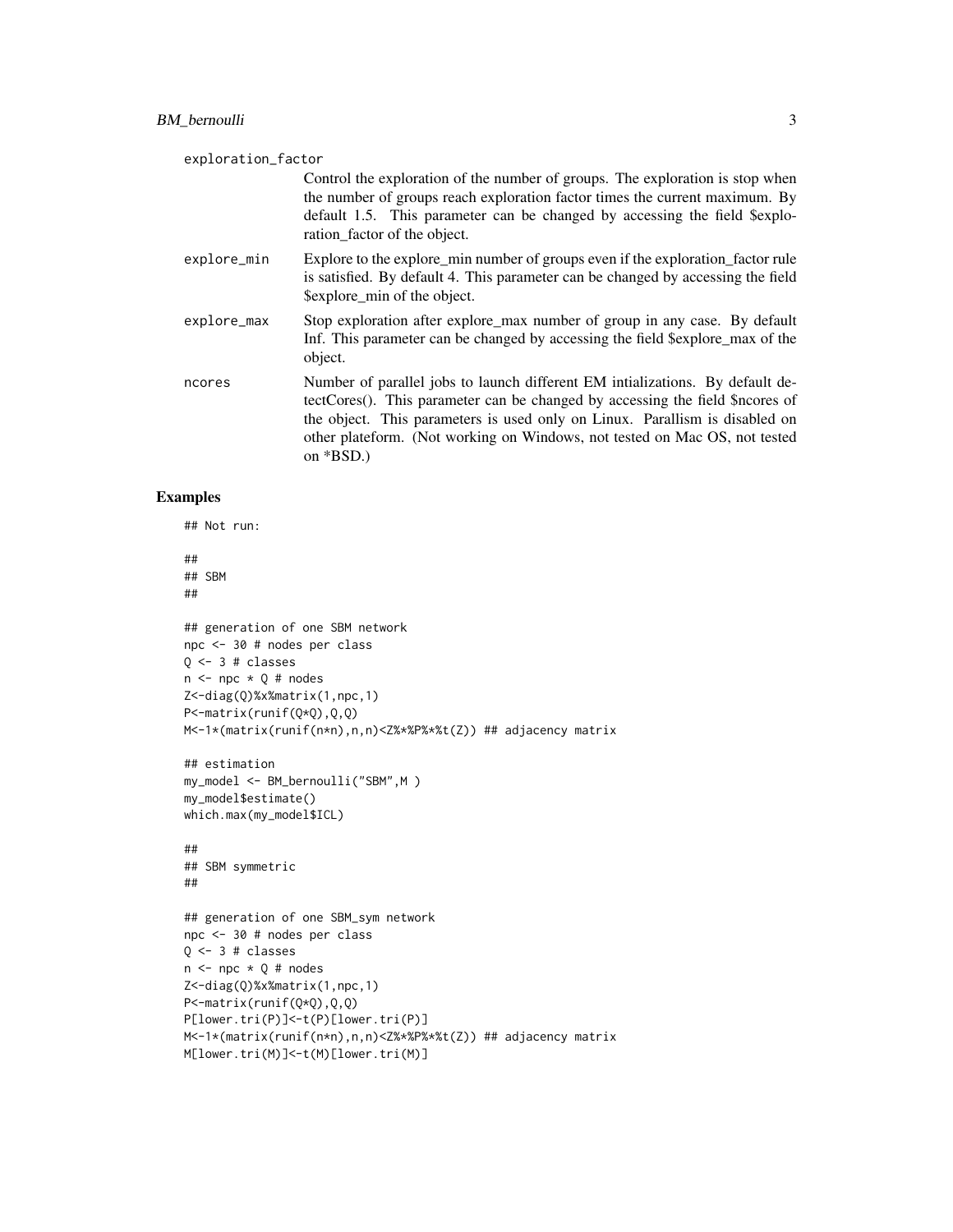```
## estimation
my_model <- BM_bernoulli("SBM_sym",M )
my_model$estimate()
which.max(my_model$ICL)
##
## LBM
##
## generation of one LBM network
npc <- c(50,40) # nodes per class
Q \leftarrow c(2,3) # classes
n \leq -npc \times Q # nodes
Z1<-diag(Q[1])%x%matrix(1,npc[1],1)
Z2<-diag(Q[2])%x%matrix(1,npc[2],1)
P<-matrix(runif(Q[1]*Q[2]),Q[1],Q[2])
M<-1*(matrix(runif(n[1]*n[2]),n[1],n[2])<Z1%*%P%*%t(Z2)) ## adjacency matrix
## estimation
my_model <- BM_bernoulli("LBM",M )
my_model$estimate()
which.max(my_model$ICL)
## End(Not run)
```

```
BM_bernoulli_covariates
```
*Perform estimation on blockmodels for bernoulli probability distribution aith covariates*

## Description

With the provided network and blockmodel type, estimate number of groups, parameters and node membership, and impact vector of covariates.

#### Usage

```
## S4 method for signature 'new'
BM_bernoulli_covariates(
   membership_type,
    adj,
    covariates,
    verbosity=6,
    autosave='',
    plotting=character(0),
    exploration_factor=1.5,
    explore_min=4,
    explore_max=Inf,
    ncores=detectCores())
```
<span id="page-3-0"></span>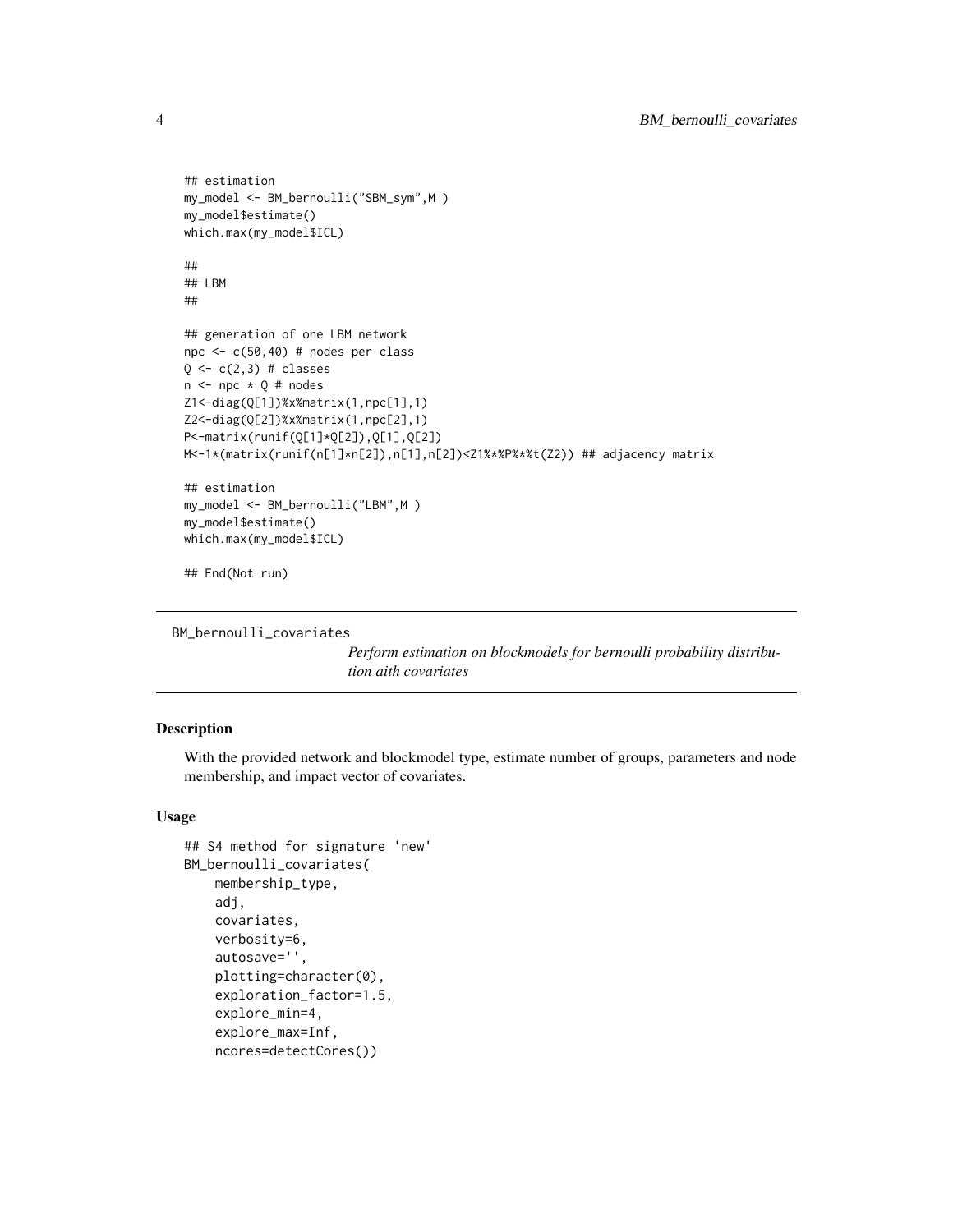## Arguments

| membership_type    |                                                                                                                                                                                                                                                                                                                                                                                                                                                                                                                                                                                                                                                |  |
|--------------------|------------------------------------------------------------------------------------------------------------------------------------------------------------------------------------------------------------------------------------------------------------------------------------------------------------------------------------------------------------------------------------------------------------------------------------------------------------------------------------------------------------------------------------------------------------------------------------------------------------------------------------------------|--|
|                    | The type of node membership, i.e. 'SBM', 'SBM_sym' or 'LBM'                                                                                                                                                                                                                                                                                                                                                                                                                                                                                                                                                                                    |  |
| adj                | The adjacency matrix                                                                                                                                                                                                                                                                                                                                                                                                                                                                                                                                                                                                                           |  |
| covariates         | Covariates matrix, or list of covariates matrices. Covariates matrix must have<br>the same size than the adjacency matrix.                                                                                                                                                                                                                                                                                                                                                                                                                                                                                                                     |  |
| verbosity          | The verbosity level, 0 means quiet. Level 1 display the phase of reinitialization.<br>Level 2 display the level 1 and the ascending and descending phase for the num-<br>ber of groups. Level 3 display the level 2 and the number current number of<br>groups which is estimated. Level 4 display the level 3 and the steps inside the<br>estimation. Level 5 display the level 4, the current status of parallel running jobs<br>and the current sub-step. Level 6 display level 5 and informations about ICL cri-<br>teria found. Default is level 6. This parameter can be changed by accessing to<br>the field \$verbosity of the object. |  |
| autosave           | If autosave $!=$ ", after each estimation, the model object is writed into file au-<br>tosave. The model object is readable by the function readRDS. Use-it for long<br>computation to allow restarting the estimation on system crash. You can use it<br>to alanyze the partial results when the estimation is running. This parameter can<br>be changed by accessing to the field \$autosave of the object.                                                                                                                                                                                                                                  |  |
| plotting           | Control plot of ICL values while the estimation is running. If plotting= $=$ character $(0)$<br>(the default), plots are done on screen, if plotting==", no plot are done, if plot-<br>ting is a filename, plots are done in this filename. This parameter can be changed<br>by accessing the field \$plotting of the object.                                                                                                                                                                                                                                                                                                                  |  |
| exploration_factor |                                                                                                                                                                                                                                                                                                                                                                                                                                                                                                                                                                                                                                                |  |
|                    | Control the exploration of the number of groups. The exploration is stop when<br>the number of groups reach exploration factor times the current maximum. By<br>default 1.5. This parameter can be changed by accessing the field \$explo-<br>ration_factor of the object.                                                                                                                                                                                                                                                                                                                                                                     |  |
| explore_min        | Explore to the explore_min number of groups even if the exploration_factor rule<br>is satisfied. By default 4. This parameter can be changed by accessing the field<br>\$explore_min of the object.                                                                                                                                                                                                                                                                                                                                                                                                                                            |  |
| explore_max        | Stop exploration after explore_max number of group in any case. By default<br>Inf. This parameter can be changed by accessing the field \$explore_max of the<br>object.                                                                                                                                                                                                                                                                                                                                                                                                                                                                        |  |
| ncores             | Number of parallel jobs to launch different EM intializations. By default de-<br>tectCores(). This parameter can be changed by accessing the field \$ncores of<br>the object. This parameters is used only on Linux. Parallism is disabled on<br>other plateform. (Not working on Windows, not tested on Mac OS, not tested<br>on *BSD.)                                                                                                                                                                                                                                                                                                       |  |

## Examples

## Not run:

## ## SBM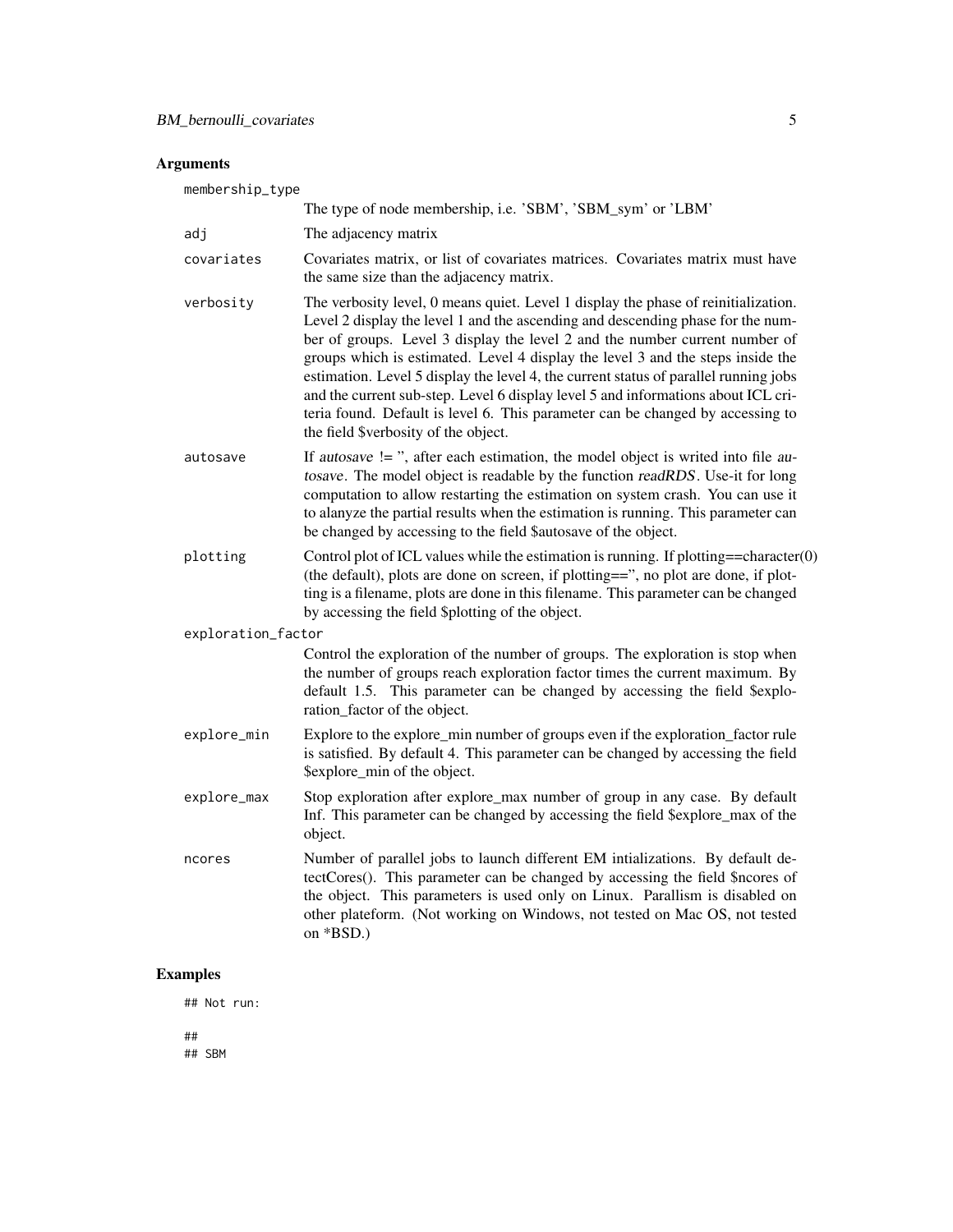```
##
## generation of one SBM network
npc <- 30 # nodes per class
Q \leftarrow 3 # classes
n \leq -npc \times Q \# nodessigmo <- function(x){1/(1+exp(-x))}
Z<-diag(Q)%x%matrix(1,npc,1)
Mg<-8*matrix(runif(Q*Q),Q,Q)-4
Y1 <- matrix(runif(n*n),n,n)-.5
Y2 <- matrix(runif(n*n),n,n)-.5
M_in_expectation<-sigmo(Z%*%Mg%*%t(Z) + 5*Y1-3*Y2)
M<-1*(matrix(runif(n*n),n,n)<M_in_expectation)
## estimation
my_model <- BM_bernoulli_covariates("SBM",M,list(Y1,Y2) )
my_model$estimate()
which.max(my_model$ICL)
##
## SBM symmetric
##
## generation of one SBM_sym network
npc <- 30 # nodes per class
Q \leftarrow 3 # classes
n \leq -npc \times Q # nodes
sigmo <- function(x){1/(1+exp(-x))}
Z<-diag(Q)%x%matrix(1,npc,1)
Mg<-8*matrix(runif(Q*Q),Q,Q)-4
Mg[lower.tri(Mg)]<-t(Mg)[lower.tri(Mg)]
Y1 <- matrix(runif(n*n),n,n)-.5
Y2 <- matrix(runif(n*n),n,n)-.5
Y1[lower.tri(Y1)]<-t(Y1)[lower.tri(Y1)]
Y2[lower.tri(Y2)]<-t(Y2)[lower.tri(Y2)]
M_in_expectation<-sigmo(Z%*%Mg%*%t(Z) + 5*Y1-3*Y2)
M<-1*(matrix(runif(n*n),n,n)<M_in_expectation)
M[lower.tri(M)]<-t(M)[lower.tri(M)]
## estimation
my_model <- BM_bernoulli_covariates("SBM_sym",M,list(Y1,Y2) )
my_model$estimate()
which.max(my_model$ICL)
##
## LBM
##
```
## generation of one LBM network npc  $\leq$  c(50,40) # nodes per class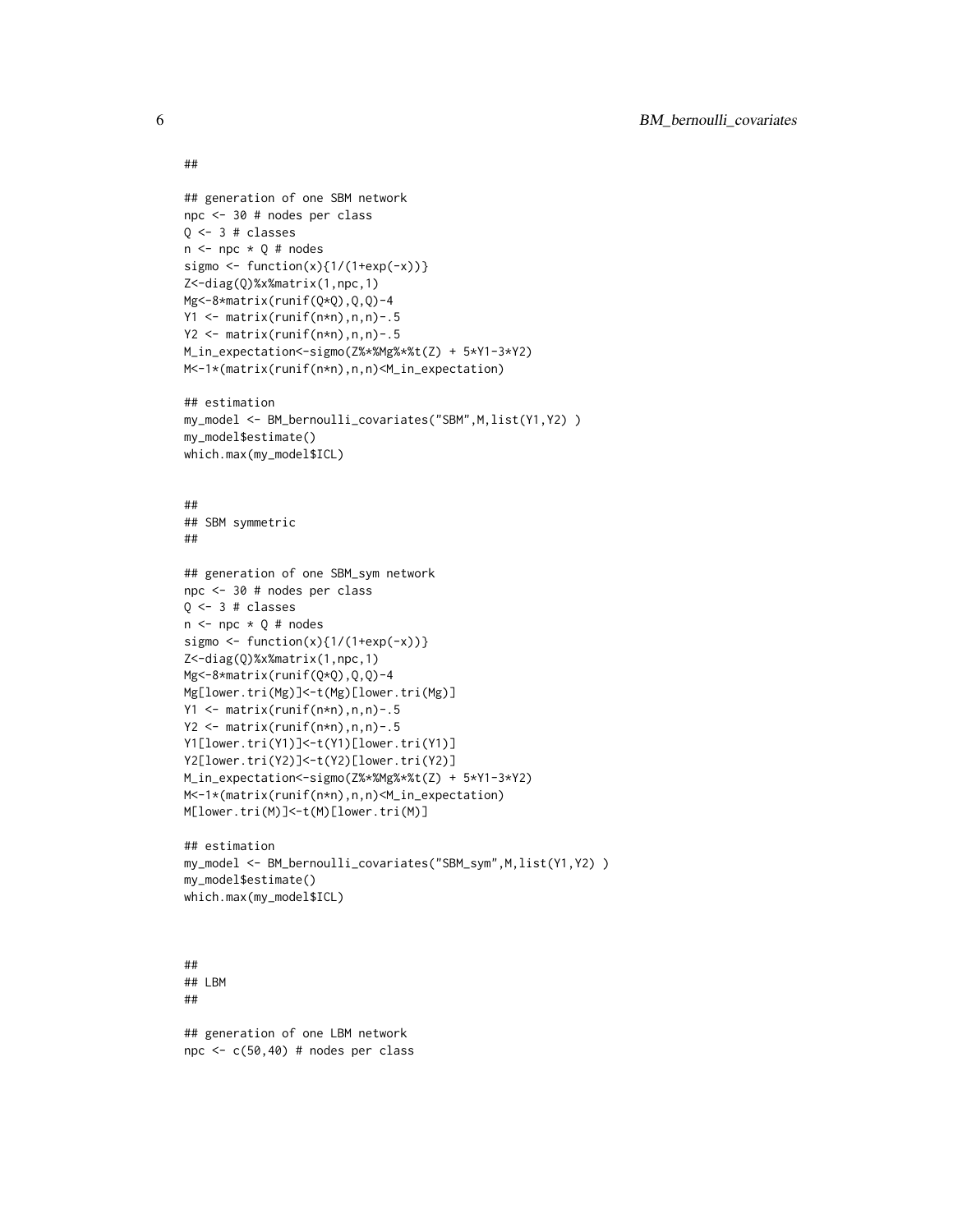```
Q \leftarrow c(2,3) # classes
n \leq -npc \times Q \# nodessigmo <- function(x){1/(1+exp(-x))}
Z1<-diag(Q[1])%x%matrix(1,npc[1],1)
Z2<-diag(Q[2])%x%matrix(1,npc[2],1)
Mg<-8*matrix(runif(Q[1]*Q[2]),Q[1],Q[2])-4
Y1 <- matrix(runif(n[1]*n[2]),n[1],n[2])-.5
Y2 <- matrix(runif(n[1]*n[2]),n[1],n[2])-.5
M_in_expectation<-sigmo(Z1%*%Mg%*%t(Z2) + 5*Y1-3*Y2)
M<-1*(matrix(runif(n[1]*n[2]),n[1],n[2])<M_in_expectation)
## estimation
my_model <- BM_bernoulli_covariates("LBM",M,list(Y1,Y2) )
my_model$estimate()
which.max(my_model$ICL)
```
## End(Not run)

BM\_bernoulli\_covariates\_fast

*Perform estimation on blockmodels for bernoulli probability distribution aith covariates*

## Description

With the provided network and blockmodel type, estimate number of groups, parameters and node membership, and impact vector of covariates.

#### Usage

```
## S4 method for signature 'new'
BM_bernoulli_covariates_fast(
    membership_type,
    adj,
    covariates,
    verbosity=6,
    autosave='',
    plotting=character(0),
    exploration_factor=1.5,
    explore_min=4,
    explore_max=Inf,
    ncores=detectCores())
```
#### Arguments

```
membership_type
               The type of node membership, i.e. 'SBM', 'SBM_sym' or 'LBM'
adj The adjacency matrix
```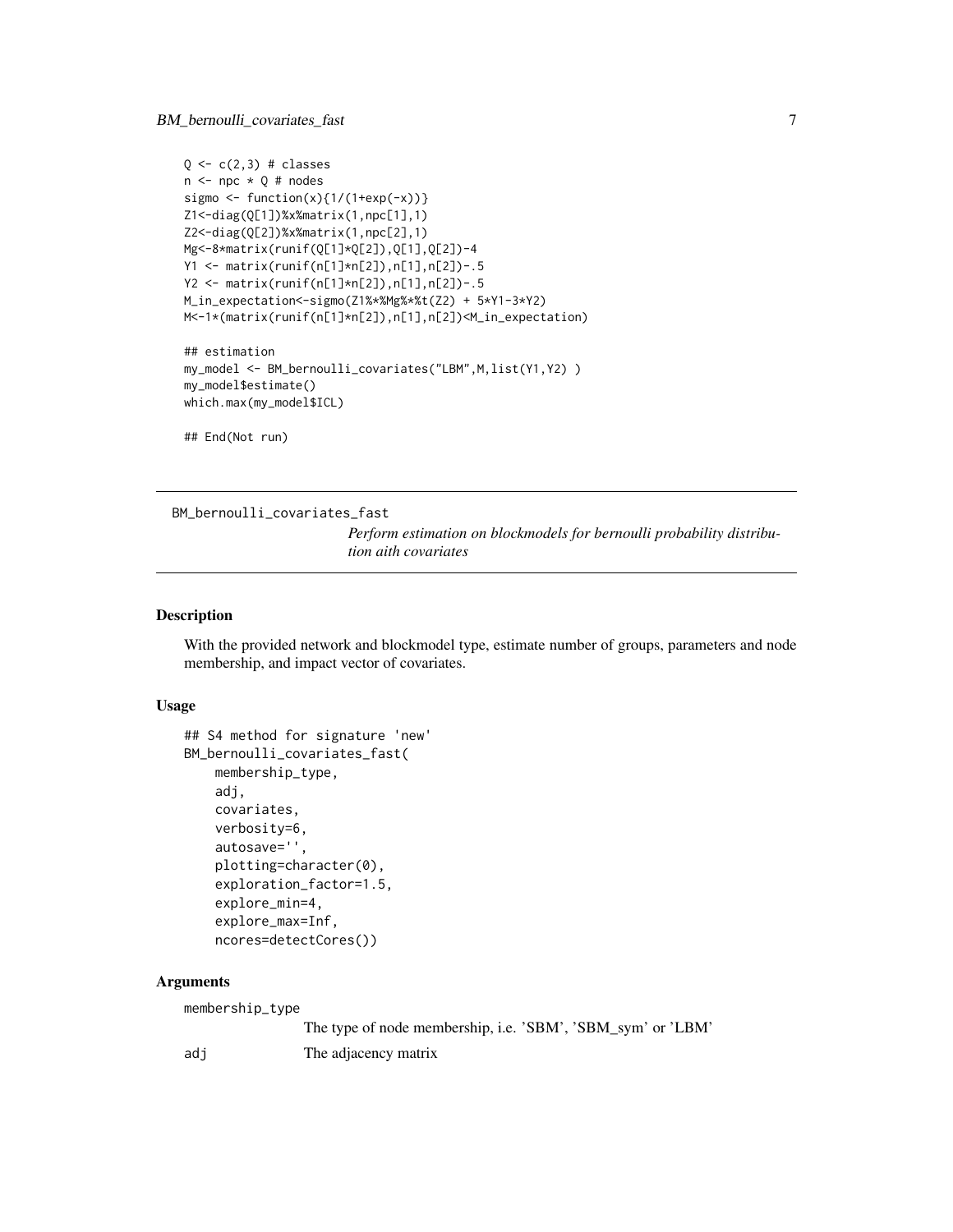| Covariates matrix, or list of covariates matrices. Covariates matrix must have<br>the same size than the adjacency matrix.                                                                                                                                                                                                                                                                                                                                                                                                                                                                                                                     |
|------------------------------------------------------------------------------------------------------------------------------------------------------------------------------------------------------------------------------------------------------------------------------------------------------------------------------------------------------------------------------------------------------------------------------------------------------------------------------------------------------------------------------------------------------------------------------------------------------------------------------------------------|
| The verbosity level, 0 means quiet. Level 1 display the phase of reinitialization.<br>Level 2 display the level 1 and the ascending and descending phase for the num-<br>ber of groups. Level 3 display the level 2 and the number current number of<br>groups which is estimated. Level 4 display the level 3 and the steps inside the<br>estimation. Level 5 display the level 4, the current status of parallel running jobs<br>and the current sub-step. Level 6 display level 5 and informations about ICL cri-<br>teria found. Default is level 6. This parameter can be changed by accessing to<br>the field \$verbosity of the object. |
| If autosave $!=$ ", after each estimation, the model object is writed into file au-<br>tosave. The model object is readable by the function readRDS. Use-it for long<br>computation to allow restarting the estimation on system crash. You can use it<br>to alanyze the partial results when the estimation is running. This parameter can<br>be changed by accessing to the field \$autosave of the object.                                                                                                                                                                                                                                  |
| Control plot of ICL values while the estimation is running. If plotting==character $(0)$<br>(the default), plots are done on screen, if plotting==", no plot are done, if plot-<br>ting is a filename, plots are done in this filename. This parameter can be changed<br>by accessing the field \$plotting of the object.                                                                                                                                                                                                                                                                                                                      |
| exploration_factor                                                                                                                                                                                                                                                                                                                                                                                                                                                                                                                                                                                                                             |
| Control the exploration of the number of groups. The exploration is stop when<br>the number of groups reach exploration factor times the current maximum. By<br>default 1.5. This parameter can be changed by accessing the field \$explo-<br>ration_factor of the object.                                                                                                                                                                                                                                                                                                                                                                     |
| Explore to the explore_min number of groups even if the exploration_factor rule<br>is satisfied. By default 4. This parameter can be changed by accessing the field<br>\$explore_min of the object.                                                                                                                                                                                                                                                                                                                                                                                                                                            |
| Stop exploration after explore_max number of group in any case. By default<br>Inf. This parameter can be changed by accessing the field \$explore_max of the<br>object.                                                                                                                                                                                                                                                                                                                                                                                                                                                                        |
| Number of parallel jobs to launch different EM intializations. By default de-<br>tectCores(). This parameter can be changed by accessing the field \$ncores of<br>the object. This parameters is used only on Linux. Parallism is disabled on<br>other plateform. (Not working on Windows, not tested on Mac OS, not tested<br>on *BSD.)                                                                                                                                                                                                                                                                                                       |
|                                                                                                                                                                                                                                                                                                                                                                                                                                                                                                                                                                                                                                                |

```
## Not run:
##
## SBM
##
## generation of one SBM network
npc <- 30 # nodes per class
Q \leftarrow 3 # classes
n \leq -npc \times Q \# nodes
```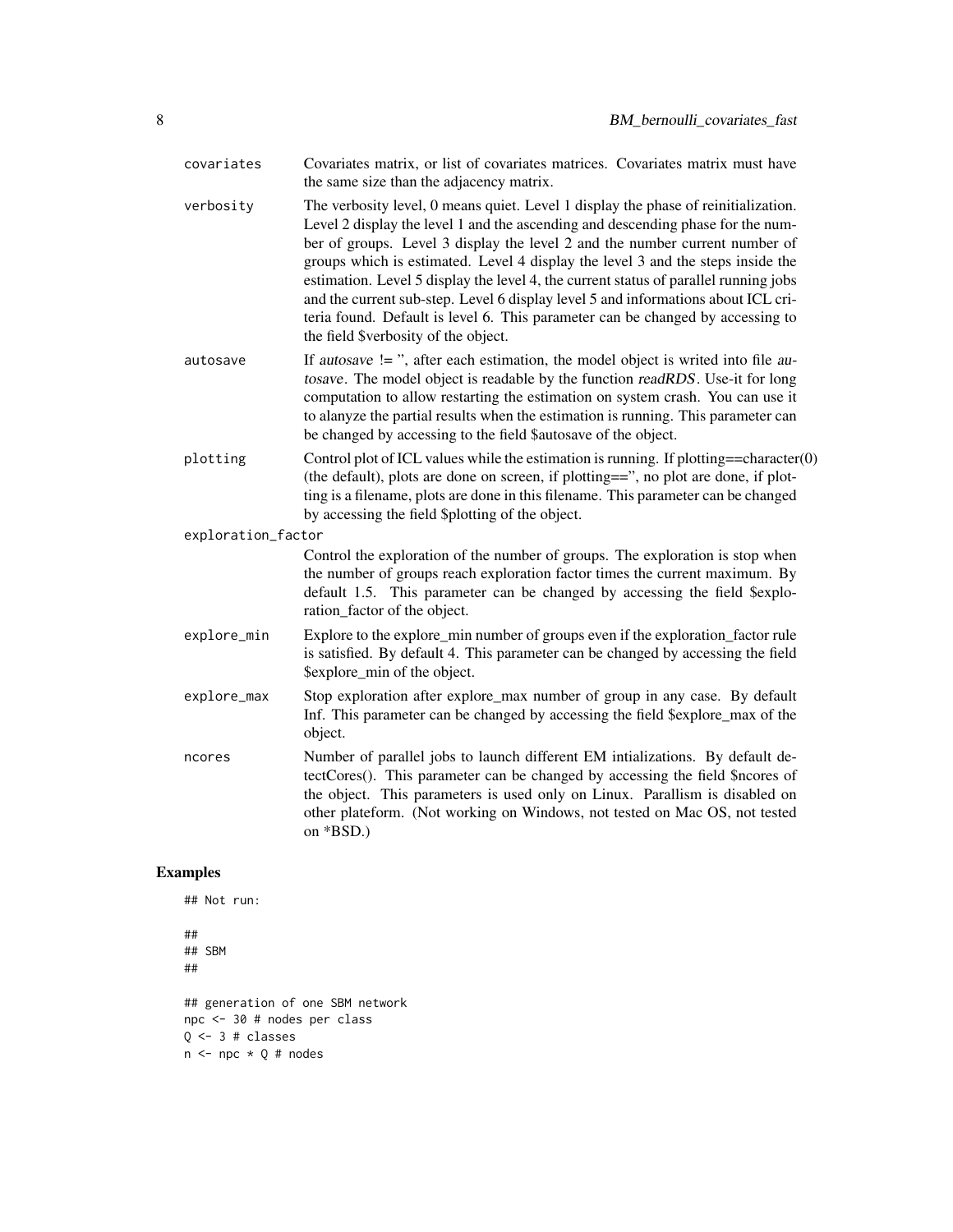```
sigmo \leftarrow function(x){1/(1+exp(-x))}
Z<-diag(Q)%x%matrix(1,npc,1)
Mg<-8*matrix(runif(Q*Q),Q,Q)-4
Y1 <- matrix(runif(n*n),n,n)-.5
Y2 <- matrix(runif(n*n),n,n)-.5
M_in_expectation<-sigmo(Z%*%Mg%*%t(Z) + 5*Y1-3*Y2)
M<-1*(matrix(runif(n*n),n,n)<M_in_expectation)
## estimation
my_model <- BM_bernoulli_covariates_fast("SBM",M,list(Y1,Y2))
my_model$estimate()
which.max(my_model$ICL)
##
## SBM symmetric
##
## generation of one SBM_sym network
npc <- 30 # nodes per class
Q \leftarrow 3 # classes
n \leq -npc \times 0 # nodes
sigmo <- function(x){1/(1+exp(-x))}
Z<-diag(Q)%x%matrix(1,npc,1)
Mg<-8*matrix(runif(Q*Q),Q,Q)-4
Mg[lower.tri(Mg)]<-t(Mg)[lower.tri(Mg)]
Y1 <- matrix(runif(n*n),n,n)-.5
Y2 <- matrix(runif(n*n),n,n)-.5
Y1[lower.tri(Y1)]<-t(Y1)[lower.tri(Y1)]
Y2[lower.tri(Y2)]<-t(Y2)[lower.tri(Y2)]
M_in_expectation<-sigmo(Z%*%Mg%*%t(Z) + 5*Y1-3*Y2)
M<-1*(matrix(runif(n*n),n,n)<M_in_expectation)
M[lower.tri(M)]<-t(M)[lower.tri(M)]
## estimation
my_model <- BM_bernoulli_covariates_fast("SBM_sym",M,list(Y1,Y2) )
my_model$estimate()
which.max(my_model$ICL)
##
## LBM
##
## generation of one LBM network
npc <- c(50,40) # nodes per class
Q \leftarrow c(2,3) # classes
n \leq -npc \times Q # nodes
sigmo <- function(x){1/(1+exp(-x))}
Z1<-diag(Q[1])%x%matrix(1,npc[1],1)
Z2<-diag(Q[2])%x%matrix(1,npc[2],1)
Mg<-8*matrix(runif(Q[1]*Q[2]),Q[1],Q[2])-4
```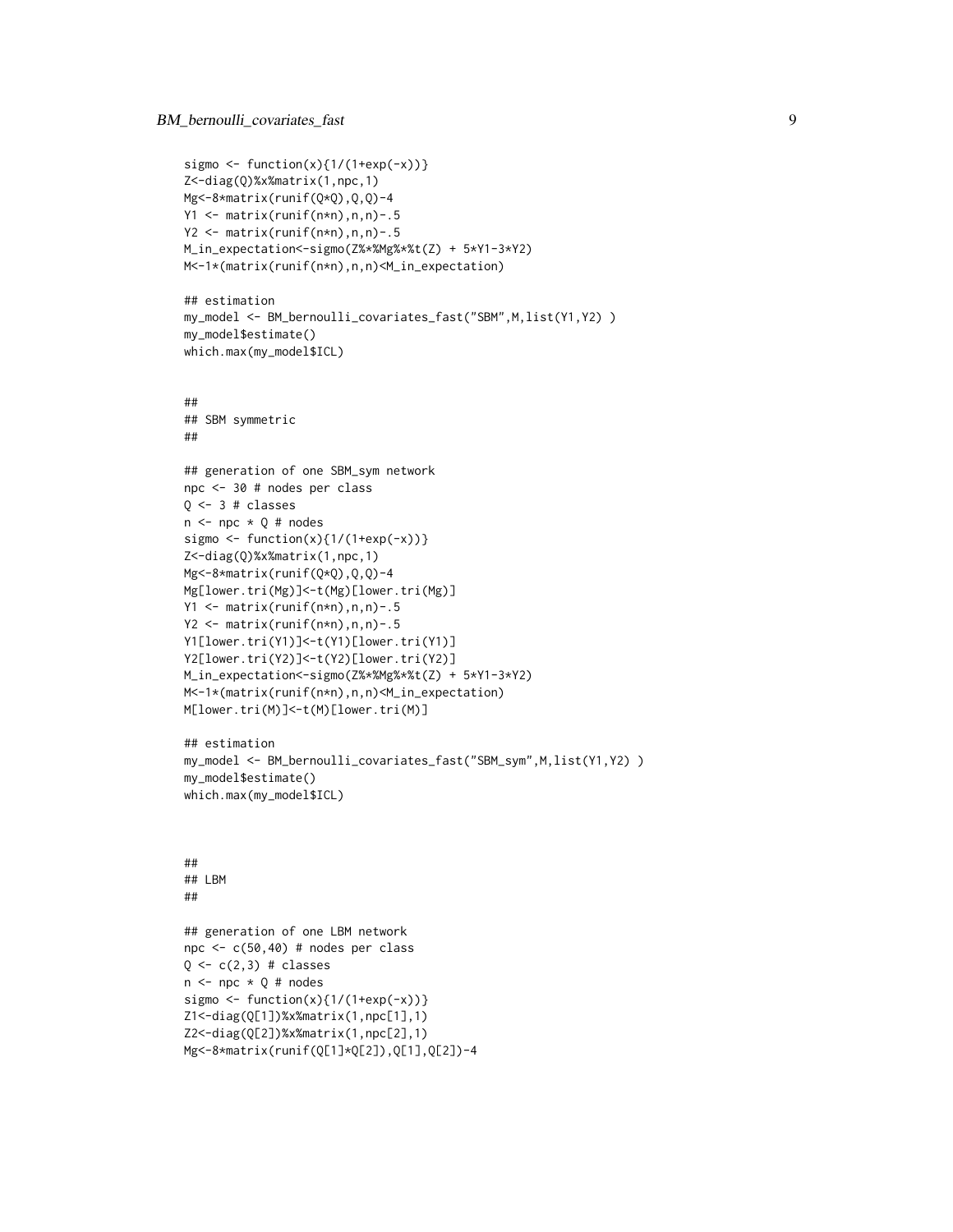```
Y1 <- matrix(runif(n[1]*n[2]),n[1],n[2])-.5
Y2 <- matrix(runif(n[1]*n[2]),n[1],n[2])-.5
M_in_expectation<-sigmo(Z1%*%Mg%*%t(Z2) + 5*Y1-3*Y2)
M<-1*(matrix(runif(n[1]*n[2]),n[1],n[2])<M_in_expectation)
## estimation
my_model <- BM_bernoulli_covariates_fast("LBM",M,list(Y1,Y2) )
my_model$estimate()
which.max(my_model$ICL)
## End(Not run)
```
BM\_bernoulli\_multiplex

*Perform estimation on blockmodels for multiplex binary networks*

#### Description

With the provided network and blockmodel type, estimate number of groups, parameters and node membership

### Usage

```
## S4 method for signature 'new'
BM_bernoulli_multiplex(
    membership_type,
    adj,
    verbosity=6,
    autosave='',
    plotting=character(0),
    exploration_factor=1.5,
    explore_min=4,
    explore_max=Inf,
    ncores=detectCores())
```
#### Arguments

| membership_type |                                                                                                                                                                                                                                                                                                                                                                                                                                                                                                                                                                                                                                                |
|-----------------|------------------------------------------------------------------------------------------------------------------------------------------------------------------------------------------------------------------------------------------------------------------------------------------------------------------------------------------------------------------------------------------------------------------------------------------------------------------------------------------------------------------------------------------------------------------------------------------------------------------------------------------------|
|                 | The type of node membership, i.e. 'SBM', 'SBM_sym' or 'LBM'                                                                                                                                                                                                                                                                                                                                                                                                                                                                                                                                                                                    |
| adi             | The list of adjacency matrices. All matrices must have the same size                                                                                                                                                                                                                                                                                                                                                                                                                                                                                                                                                                           |
| verbosity       | The verbosity level, 0 means quiet. Level 1 display the phase of reinitialization.<br>Level 2 display the level 1 and the ascending and descending phase for the num-<br>ber of groups. Level 3 display the level 2 and the number current number of<br>groups which is estimated. Level 4 display the level 3 and the steps inside the<br>estimation. Level 5 display the level 4, the current status of parallel running jobs<br>and the current sub-step. Level 6 display level 5 and informations about ICL cri-<br>teria found. Default is level 6. This parameter can be changed by accessing to<br>the field \$verbosity of the object. |

<span id="page-9-0"></span>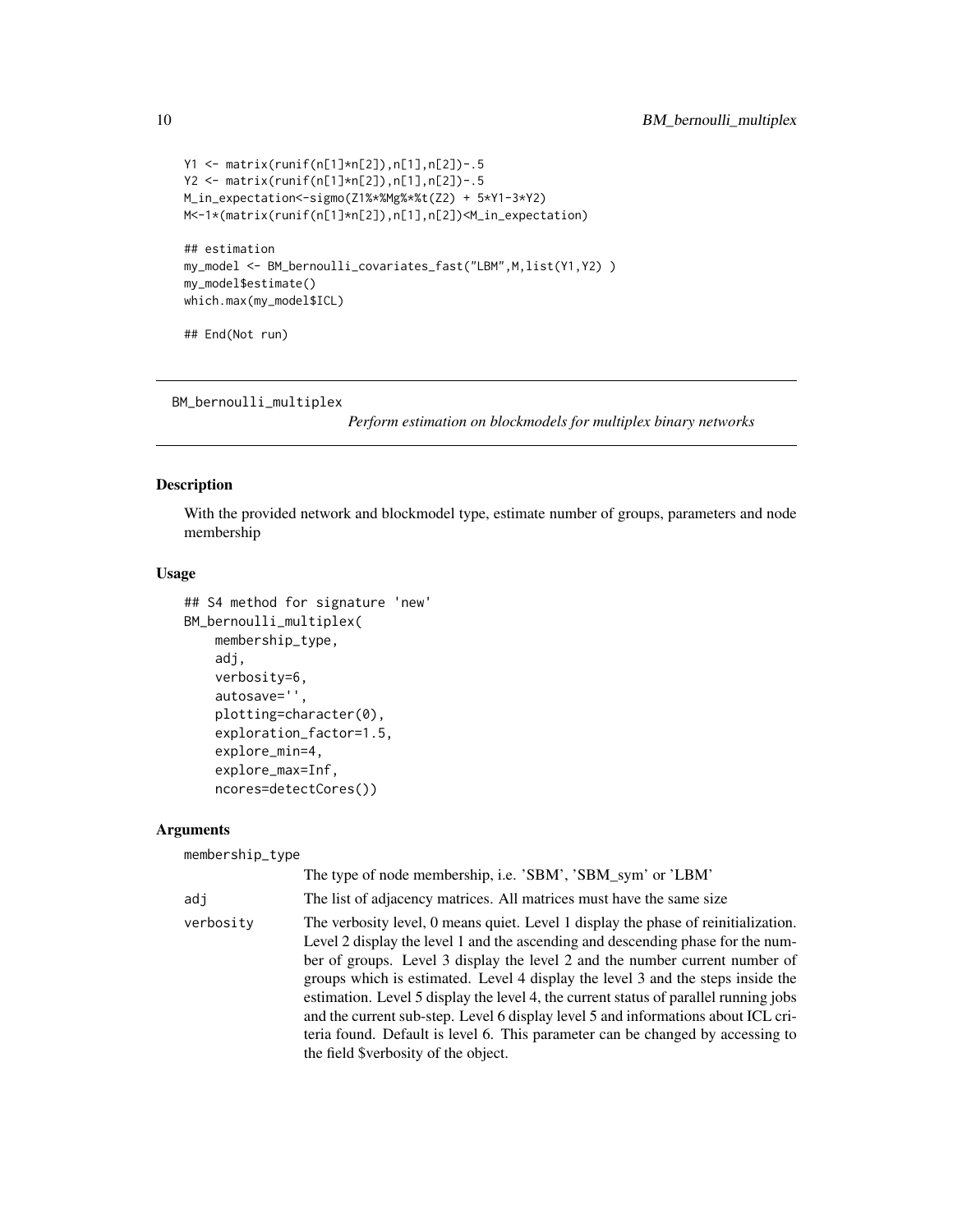| autosave           | If autosave $!=$ ", after each estimation, the model object is writed into file au-<br>tosave. The model object is readable by the function readRDS. Use-it for long<br>computation to allow restarting the estimation on system crash. You can use it<br>to alanyze the partial results when the estimation is running. This parameter can<br>be changed by accessing to the field \$autosave of the object. |
|--------------------|---------------------------------------------------------------------------------------------------------------------------------------------------------------------------------------------------------------------------------------------------------------------------------------------------------------------------------------------------------------------------------------------------------------|
| plotting           | Control plot of ICL values while the estimation is running. If plotting==character $(0)$<br>(the default), plots are done on screen, if plotting==", no plot are done, if plot-<br>ting is a filename, plots are done in this filename. This parameter can be changed<br>by accessing the field \$plotting of the object.                                                                                     |
| exploration_factor |                                                                                                                                                                                                                                                                                                                                                                                                               |
|                    | Control the exploration of the number of groups. The exploration is stop when<br>the number of groups reach exploration factor times the current maximum. By<br>default 1.5. This parameter can be changed by accessing the field \$explo-<br>ration_factor of the object.                                                                                                                                    |
| explore_min        | Explore to the explore_min number of groups even if the exploration_factor rule<br>is satisfied. By default 4. This parameter can be changed by accessing the field<br>\$explore_min of the object.                                                                                                                                                                                                           |
| explore_max        | Stop exploration after explore_max number of group in any case. By default<br>Inf. This parameter can be changed by accessing the field \$explore_max of the<br>object.                                                                                                                                                                                                                                       |
| ncores             | Number of parallel jobs to launch different EM intializations. By default de-<br>tectCores(). This parameter can be changed by accessing the field \$ncores of<br>the object. This parameters is used only on Linux. Parallism is disabled on<br>other plateform. (Not working on Windows, not tested on Mac OS, not tested<br>on *BSD.)                                                                      |

```
## Not run:
##
## SBM
##
## generation of one SBM network
npc <- 30 # nodes per class
Q \leftarrow 3 # classes
n \leq -npc \times Q \# nodesZ<-diag(Q)%x%matrix(1,npc,1)
Q \leftarrow 3 # classes
n <- npc * Q # nodes
Z<-diag(Q)%x%matrix(1,npc,1)
P00<-matrix(runif(Q*Q),Q,Q)
P10<-matrix(runif(Q*Q),Q,Q)
P01<-matrix(runif(Q*Q),Q,Q)
P11<-matrix(runif(Q*Q),Q,Q)
SumP<-P00+P10+P01+P11
P00<-P00/SumP
P01<-P01/SumP
```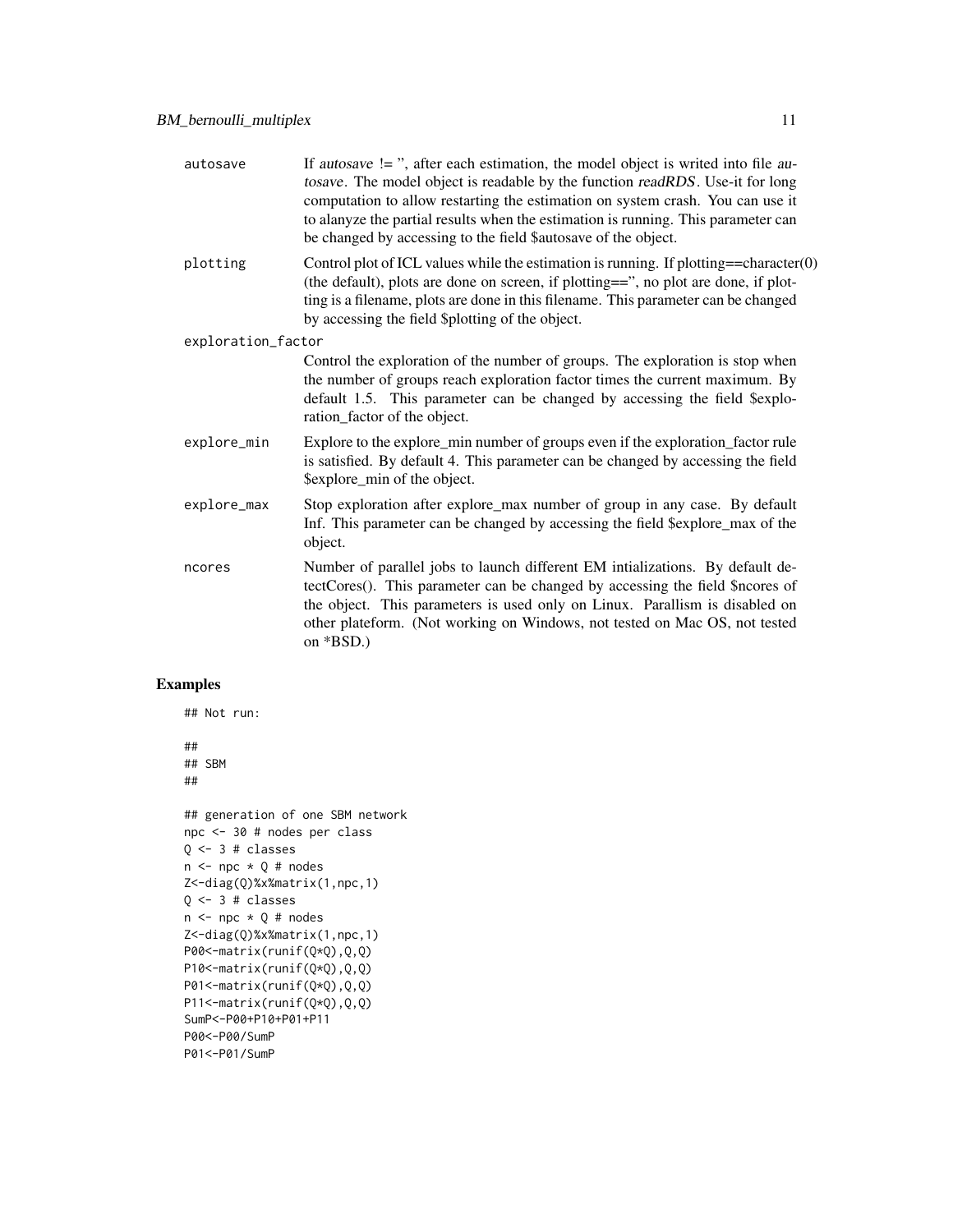```
P10<-P10/SumP
P11<-P11/SumP
MU<-matrix(runif(n*n),n,n)
M1<-1*(MU>Z%*%(P00+P01)%*%t(Z))
M2<-1*((MU>Z%*%P00%*%t(Z)) & (MU<Z%*%(P00+P01+P11)%*%t(Z))) ## adjacency matrices
## estimation
my_model <- BM_bernoulli_multiplex("SBM",list(M1,M2) )
my_model$estimate()
which.max(my_model$ICL)
##
## SBM symmetric
##
## generation of one SBM network
npc <- 30 # nodes per class
Q \leftarrow 3 # classes
n \leq -npc \times Q \# nodesZ<-diag(Q)%x%matrix(1,npc,1)
0 \le -3 # classes
n \leq -npc \times Q \# nodesZ<-diag(Q)%x%matrix(1,npc,1)
P00<-matrix(runif(Q*Q),Q,Q)
P10<-matrix(runif(Q*Q),Q,Q)
P01<-matrix(runif(Q*Q),Q,Q)
P11<-matrix(runif(Q*Q),Q,Q)
SumP<-P00+P10+P01+P11
P00<-P00/SumP
P01<-P01/SumP
P10<-P10/SumP
P11<-P11/SumP
P00[lower.tri(P00)]<-t(P00)[lower.tri(P00)]
P01[lower.tri(P01)]<-t(P01)[lower.tri(P01)]
P10[lower.tri(P10)]<-t(P10)[lower.tri(P10)]
P11[lower.tri(P11)]<-t(P11)[lower.tri(P11)]
MU<-matrix(runif(n*n),n,n)
MU[lower.tri(MU)]<-t(MU)[lower.tri(MU)]
M1<-1*(MU>Z%*%(P00+P01)%*%t(Z))
M2<-1*((MU>Z%*%P00%*%t(Z)) & (MU<Z%*%(P00+P01+P11)%*%t(Z))) ## adjacency matrices
## estimation
my_model <- BM_bernoulli_multiplex("SBM_sym",list(M1,M2) )
my_model$estimate()
which.max(my_model$ICL)
```
## ## LBM ##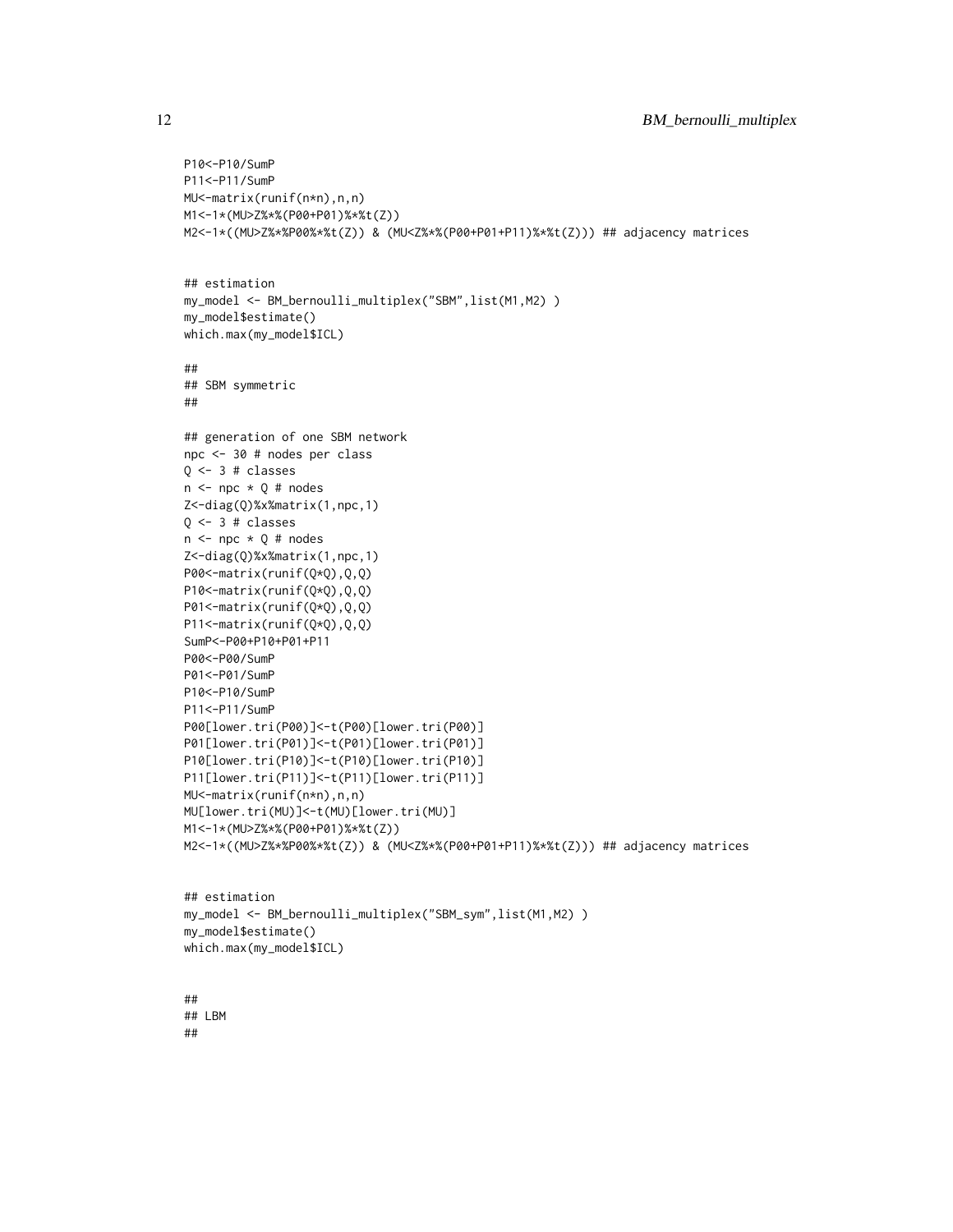## <span id="page-12-0"></span>BM\_gaussian 13

```
## generation of one LBM network
npc <- c(50,40) # nodes per class
Q \leftarrow c(2,3) # classes
n \leq -npc \times Q \# nodesZ1<-diag(Q[1])%x%matrix(1,npc[1],1)
Z2<-diag(Q[2])%x%matrix(1,npc[2],1)
P00<-matrix(runif(Q[1]*Q[2]),Q[1],Q[2])
P10<-matrix(runif(Q[1]*Q[2]),Q[1],Q[2])
P01<-matrix(runif(Q[1]*Q[2]),Q[1],Q[2])
P11<-matrix(runif(Q[1]*Q[2]),Q[1],Q[2])
SumP<-P00+P10+P01+P11
P00<-P00/SumP
P01<-P01/SumP
P10<-P10/SumP
P11<-P11/SumP
MU<-matrix(runif(n[1]*n[2]),n[1],n[2])
M1<-1*(MU>Z1%*%(P00+P01)%*%t(Z2))
M2<-1*((MU>Z1%*%P00%*%t(Z2)) & (MU<Z1%*%(P00+P01+P11)%*%t(Z2))) ## adjacency matrices
## estimation
my_model <- BM_bernoulli_multiplex("LBM",list(M1,M2) )
```

```
## End(Not run)
```
my\_model\$estimate() which.max(my\_model\$ICL)

| BM_gaussian | Perform estimation on blockmodels for gaussian probability distribu- |
|-------------|----------------------------------------------------------------------|
|             | tion                                                                 |

## Description

With the provided network and blockmodel type, estimate number of groups, parameters and node membership

#### Usage

```
## S4 method for signature 'new'
BM_gaussian(
   membership_type,
    adj,
    verbosity=6,
    autosave='',
    plotting=character(0),
    exploration_factor=1.5,
    explore_min=4,
    explore_max=Inf,
    ncores=detectCores())
```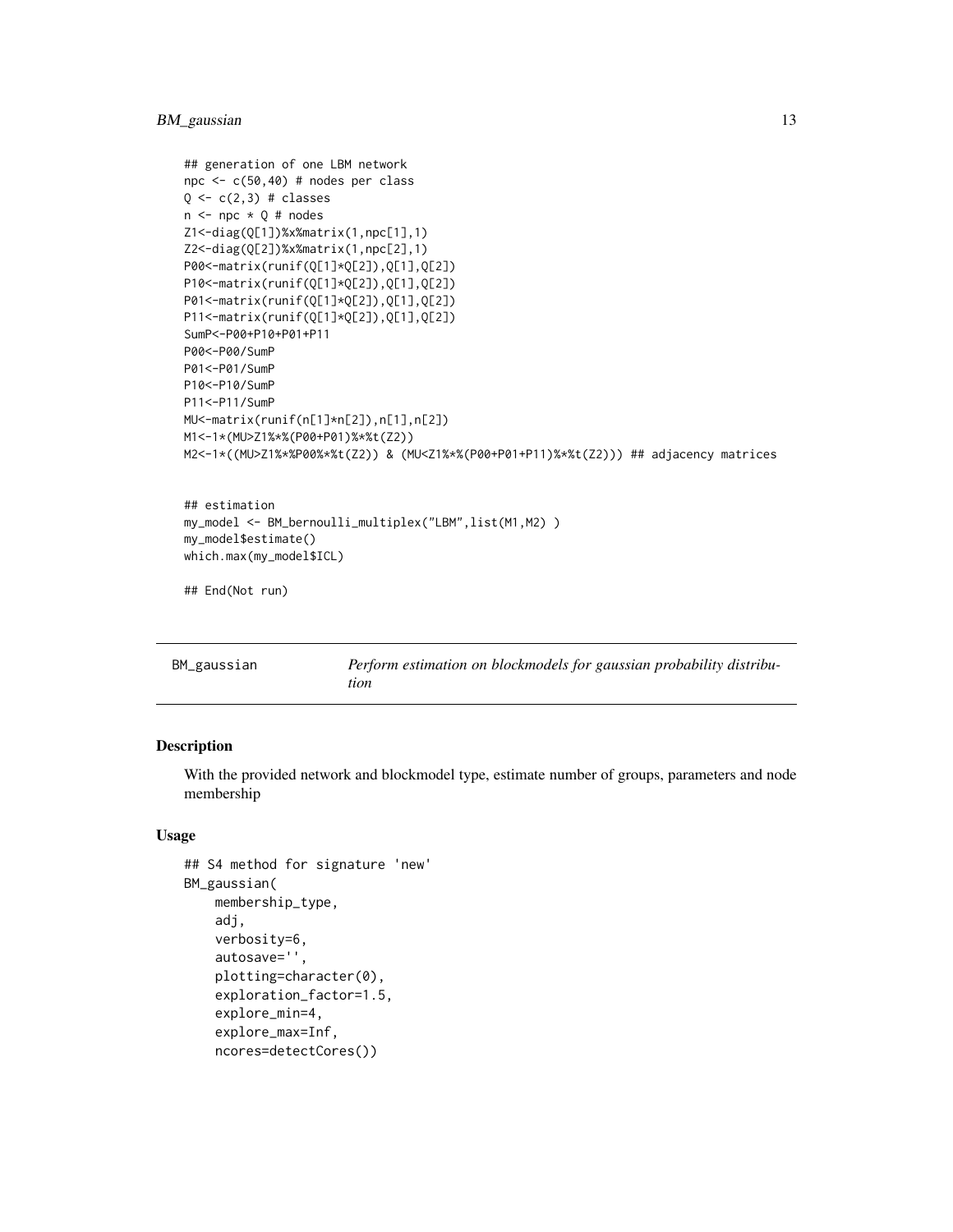## Arguments

| membership_type    |                                                                                                                                                                                                                                                                                                                                                                                                                                                                                                                                                                                                                                                |
|--------------------|------------------------------------------------------------------------------------------------------------------------------------------------------------------------------------------------------------------------------------------------------------------------------------------------------------------------------------------------------------------------------------------------------------------------------------------------------------------------------------------------------------------------------------------------------------------------------------------------------------------------------------------------|
|                    | The type of node membership, i.e. 'SBM', 'SBM_sym' or 'LBM'                                                                                                                                                                                                                                                                                                                                                                                                                                                                                                                                                                                    |
| adj                | The adjacency matrix                                                                                                                                                                                                                                                                                                                                                                                                                                                                                                                                                                                                                           |
| verbosity          | The verbosity level, 0 means quiet. Level 1 display the phase of reinitialization.<br>Level 2 display the level 1 and the ascending and descending phase for the num-<br>ber of groups. Level 3 display the level 2 and the number current number of<br>groups which is estimated. Level 4 display the level 3 and the steps inside the<br>estimation. Level 5 display the level 4, the current status of parallel running jobs<br>and the current sub-step. Level 6 display level 5 and informations about ICL cri-<br>teria found. Default is level 6. This parameter can be changed by accessing to<br>the field \$verbosity of the object. |
| autosave           | If autosave != ", after each estimation, the model object is writed into file au-<br>tosave. The model object is readable by the function readRDS. Use-it for long<br>computation to allow restarting the estimation on system crash. You can use it<br>to alanyze the partial results when the estimation is running. This parameter can<br>be changed by accessing to the field \$autosave of the object.                                                                                                                                                                                                                                    |
| plotting           | Control plot of ICL values while the estimation is running. If plotting==character $(0)$<br>(the default), plots are done on screen, if plotting==", no plot are done, if plot-<br>ting is a filename, plots are done in this filename. This parameter can be changed<br>by accessing the field \$plotting of the object.                                                                                                                                                                                                                                                                                                                      |
| exploration_factor |                                                                                                                                                                                                                                                                                                                                                                                                                                                                                                                                                                                                                                                |
|                    | Control the exploration of the number of groups. The exploration is stop when<br>the number of groups reach exploration factor times the current maximum. By<br>default 1.5. This parameter can be changed by accessing the field \$explo-<br>ration_factor of the object.                                                                                                                                                                                                                                                                                                                                                                     |
| explore_min        | Explore to the explore_min number of groups even if the exploration_factor rule<br>is satisfied. By default 4. This parameter can be changed by accessing the field<br>\$explore_min of the object.                                                                                                                                                                                                                                                                                                                                                                                                                                            |
| explore_max        | Stop exploration after explore_max number of group in any case. By default<br>Inf. This parameter can be changed by accessing the field \$explore_max of the<br>object.                                                                                                                                                                                                                                                                                                                                                                                                                                                                        |
| ncores             | Number of parallel jobs to launch different EM intializations. By default de-<br>tectCores(). This parameter can be changed by accessing the field \$ncores of<br>the object. This parameters is used only on Linux. Parallism is disabled on<br>other plateform. (Not working on Windows, not tested on Mac OS, not tested<br>on *BSD.)                                                                                                                                                                                                                                                                                                       |

## Examples

## Not run:

## ## SBM

##

## generation of one SBM network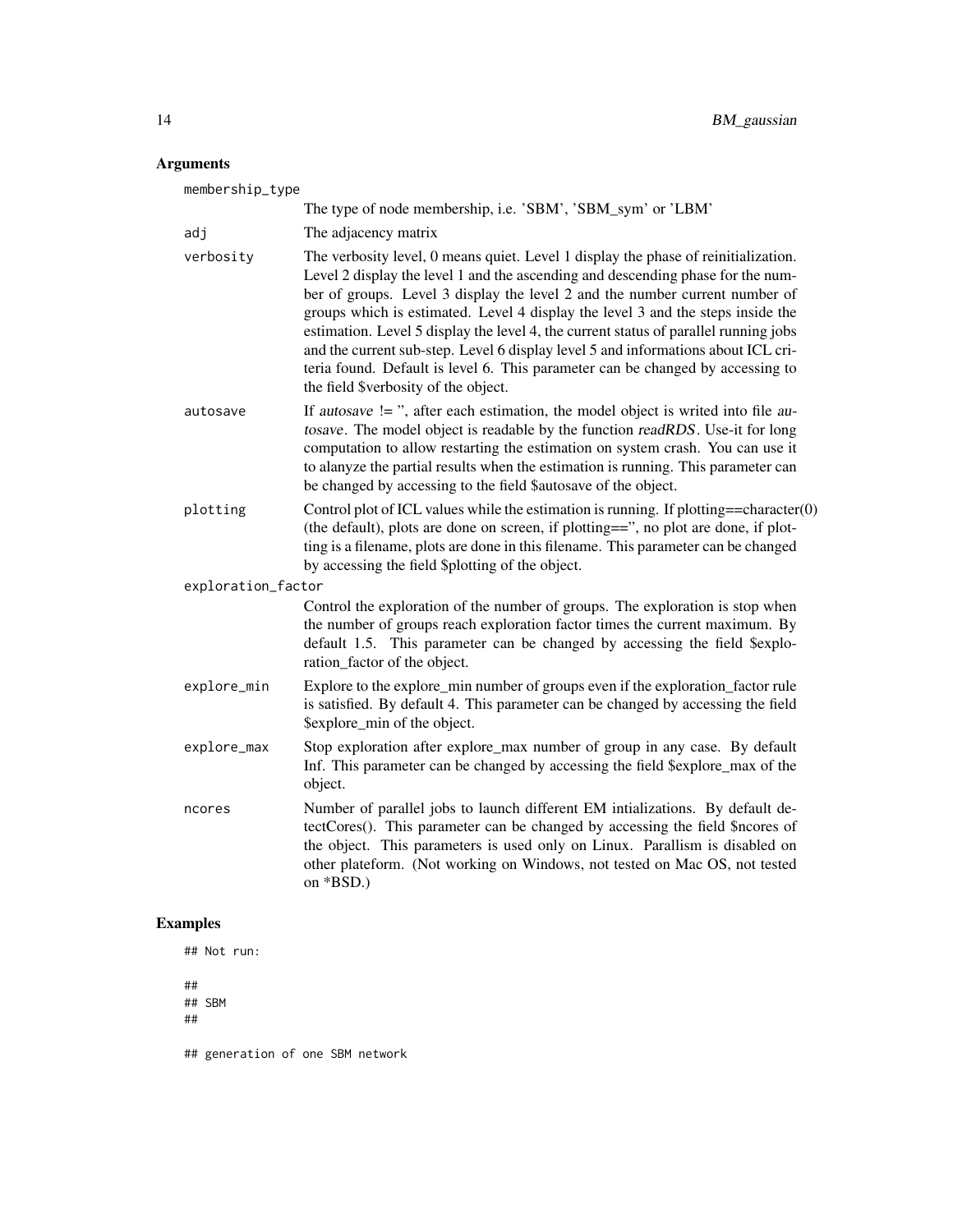## BM\_gaussian 15

```
npc <- 30 # nodes per class
Q \leftarrow 3 # classes
n \leq -npc \times Q \# nodesZ<-diag(Q)%x%matrix(1,npc,1)
Mu<-20*matrix(runif(Q*Q),Q,Q)
M<-matrix(rnorm(n*n,sd=10),n,n)+Z%*%Mu%*%t(Z) ## adjacency matrix
## estimation
my_model <- BM_gaussian("SBM",M )
my_model$estimate()
which.max(my_model$ICL)
##
## SBM symmetric
##
## generation of one SBM_sym network
npc <- 30 # nodes per class
Q \leftarrow 3 # classes
n \leq -npc \times Q \# nodesZ<-diag(Q)%x%matrix(1,npc,1)
Mu<-20*matrix(runif(Q*Q),Q,Q)
Mu[lower.tri(Mu)]<-t(Mu)[lower.tri(Mu)]
M<-matrix(rnorm(n*n,sd=10),n,n)+Z%*%Mu%*%t(Z) ## adjacency matrix
M[lower.tri(M)]<-t(M)[lower.tri(M)]
## estimation
my_model <- BM_gaussian("SBM_sym",M )
my_model$estimate()
which.max(my_model$ICL)
##
## LBM
##
## generation of one LBM network
npc <- c(50,40) # nodes per class
Q \leftarrow c(2,3) # classes
n \leq -npc \times Q \# nodesZ1<-diag(Q[1])%x%matrix(1,npc[1],1)
Z2<-diag(Q[2])%x%matrix(1,npc[2],1)
Mu<-20*matrix(runif(Q[1]*Q[2]),Q[1],Q[2])
M<-matrix(rnorm(n[1]*n[2],sd=10),n[1],n[2])+Z1%*%Mu%*%t(Z2) ## adjacency matrix
## estimation
my_model <- BM_gaussian("LBM",M )
my_model$estimate()
which.max(my_model$ICL)
## End(Not run)
```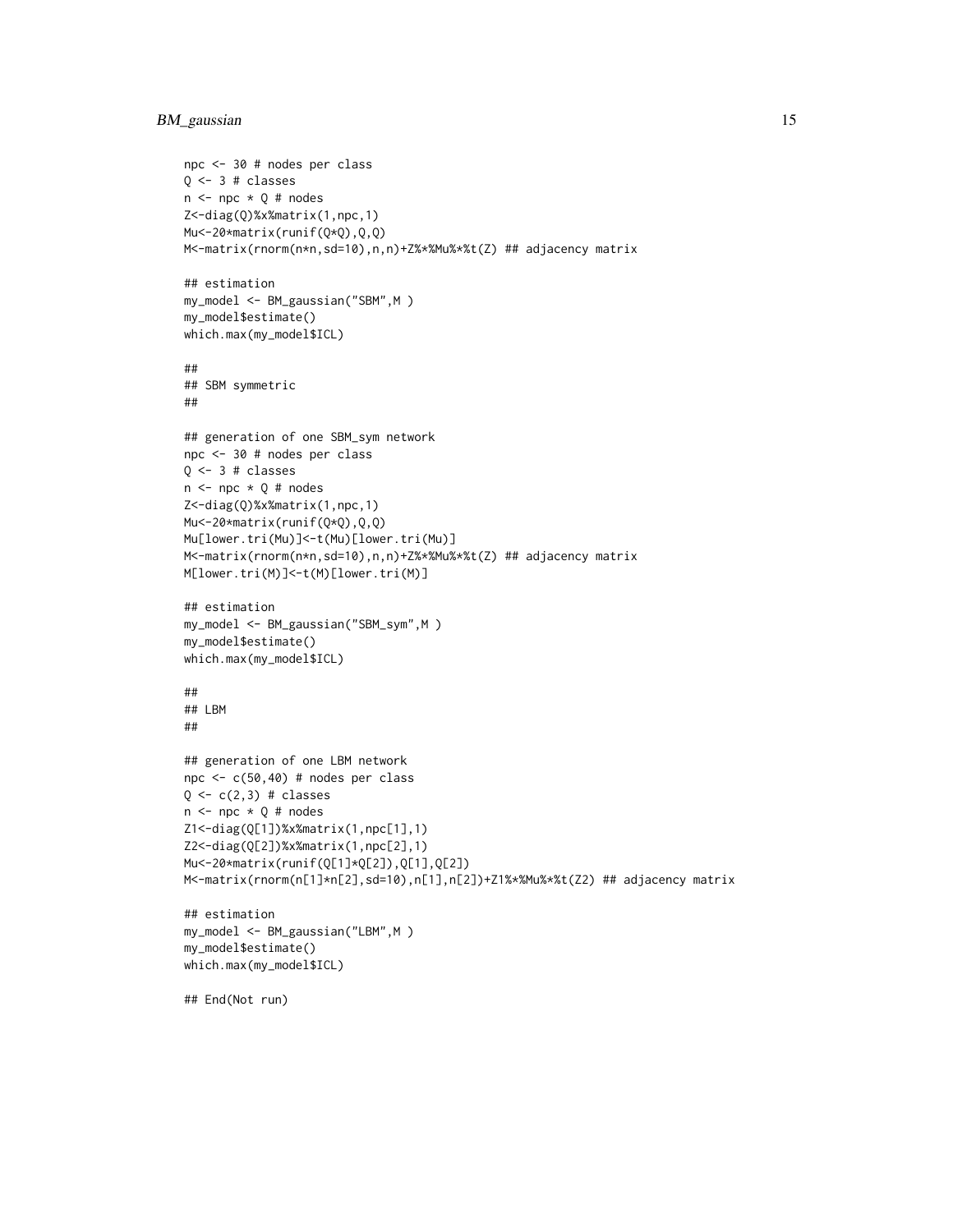```
BM_gaussian_covariates
```
*Perform estimation on blockmodels for gaussian probability distribution with covariates*

## Description

With the provided network and blockmodel type, estimate number of groups, parameters and node membership and impact vector of covariates

## Usage

```
## S4 method for signature 'new'
BM_gaussian_covariates(
    membership_type,
    adj,
    covariates,
    verbosity=6,
    autosave='',
    plotting=character(0),
    exploration_factor=1.5,
    explore_min=4,
    explore_max=Inf,
    ncores=detectCores())
```
#### Arguments

membership\_type

|            | The type of node membership, i.e. 'SBM', 'SBM_sym' or 'LBM'                                                                                                                                                                                                                                                                                                                                                                                                                                                                                                                                                                                    |
|------------|------------------------------------------------------------------------------------------------------------------------------------------------------------------------------------------------------------------------------------------------------------------------------------------------------------------------------------------------------------------------------------------------------------------------------------------------------------------------------------------------------------------------------------------------------------------------------------------------------------------------------------------------|
| adi        | The adjacency matrix                                                                                                                                                                                                                                                                                                                                                                                                                                                                                                                                                                                                                           |
| covariates | Covariates matrix, or list of covariates matrices. Covariates matrix must have<br>the same size than the adjacency matrix.                                                                                                                                                                                                                                                                                                                                                                                                                                                                                                                     |
| verbosity  | The verbosity level, 0 means quiet. Level 1 display the phase of reinitialization.<br>Level 2 display the level 1 and the ascending and descending phase for the num-<br>ber of groups. Level 3 display the level 2 and the number current number of<br>groups which is estimated. Level 4 display the level 3 and the steps inside the<br>estimation. Level 5 display the level 4, the current status of parallel running jobs<br>and the current sub-step. Level 6 display level 5 and informations about ICL cri-<br>teria found. Default is level 6. This parameter can be changed by accessing to<br>the field \$verbosity of the object. |
| autosave   | If autosave $!=$ ", after each estimation, the model object is writed into file au-<br>tosave. The model object is readable by the function readRDS. Use-it for long<br>computation to allow restarting the estimation on system crash. You can use it<br>to alanyze the partial results when the estimation is running. This parameter can<br>be changed by accessing to the field \$autosave of the object.                                                                                                                                                                                                                                  |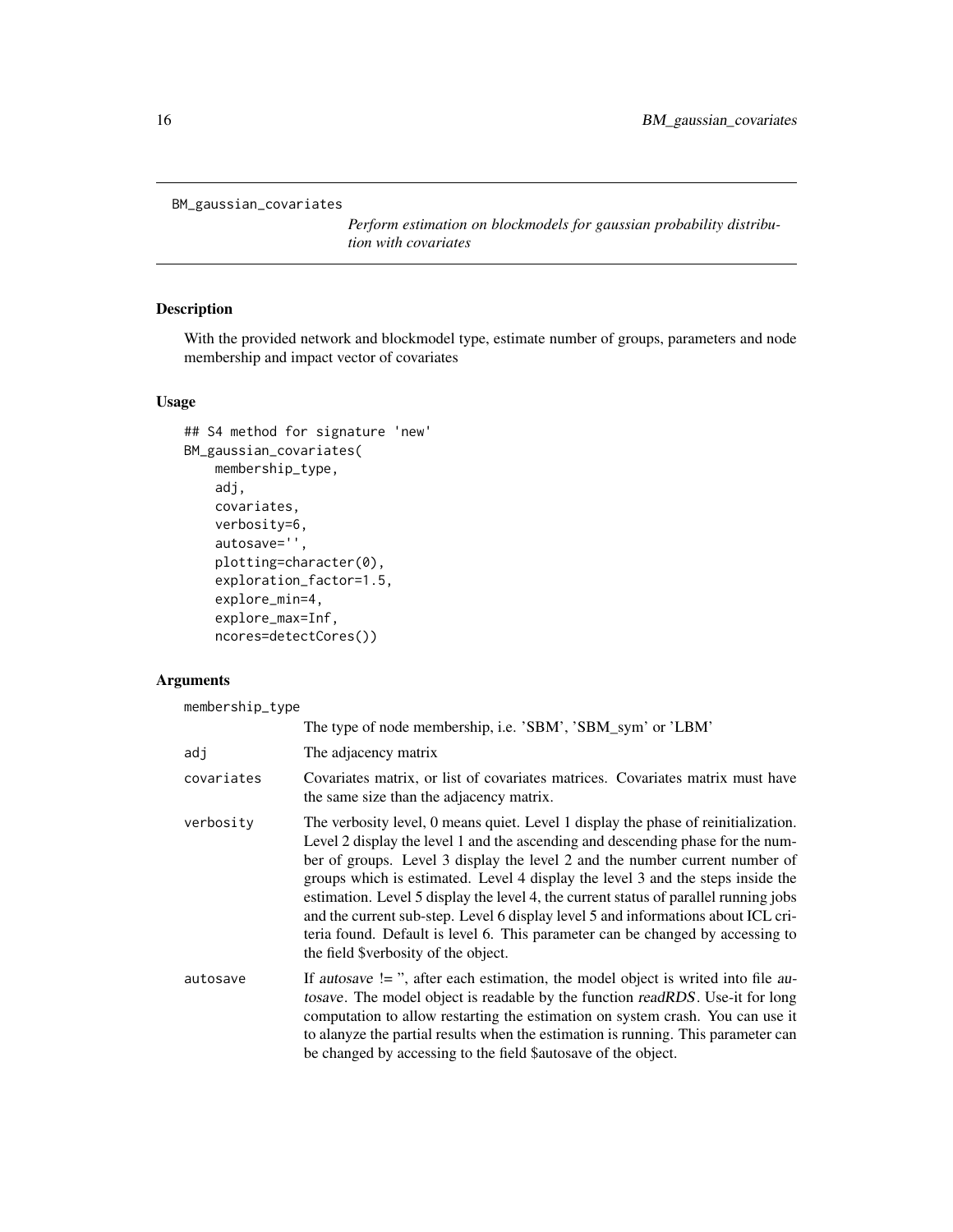| plotting           | Control plot of ICL values while the estimation is running. If plotting==character $(0)$<br>(the default), plots are done on screen, if plotting==", no plot are done, if plot-<br>ting is a filename, plots are done in this filename. This parameter can be changed<br>by accessing the field \$plotting of the object.                   |
|--------------------|---------------------------------------------------------------------------------------------------------------------------------------------------------------------------------------------------------------------------------------------------------------------------------------------------------------------------------------------|
| exploration_factor |                                                                                                                                                                                                                                                                                                                                             |
|                    | Control the exploration of the number of groups. The exploration is stop when<br>the number of groups reach exploration factor times the current maximum. By<br>default 1.5. This parameter can be changed by accessing the field \$explo-<br>ration_factor of the object.                                                                  |
| explore_min        | Explore to the explore_min number of groups even if the exploration_factor rule<br>is satisfied. By default 4. This parameter can be changed by accessing the field<br>\$explore_min of the object.                                                                                                                                         |
| explore_max        | Stop exploration after explore_max number of group in any case. By default<br>Inf. This parameter can be changed by accessing the field \$explore_max of the<br>object.                                                                                                                                                                     |
| ncores             | Number of parallel jobs to launch different EM intializations. By default de-<br>tectCores(). This parameter can be changed by accessing the field \$ncores of<br>the object. This parameters is used only on Linux. Parallism is disabled on<br>other plateform. (Not working on Windows, not tested on Mac OS, not tested<br>on $*BSD.$ ) |

```
## Not run:
##
## SBM
##
## generation of one SBM network
npc <- 30 # nodes per class
Q \leftarrow 3 # classes
n \leq -npc \times Q \# nodesZ<-diag(Q)%x%matrix(1,npc,1)
Mu<-20*matrix(runif(Q*Q),Q,Q)
Y1 <- matrix(runif(n*n),n,n)
Y2 <- matrix(runif(n*n),n,n)
M<-matrix(rnorm(n*n,sd=5),n,n)+Z%*%Mu%*%t(Z)+4.2*Y1-1.6*Y2 ## adjacency matrix
## estimation
my_model <- BM_gaussian_covariates("SBM",M,list(Y1,Y2) )
my_model$estimate()
which.max(my_model$ICL)
##
## SBM symmetric
##
## generation of one SBM_sym network
npc <- 30 # nodes per class
```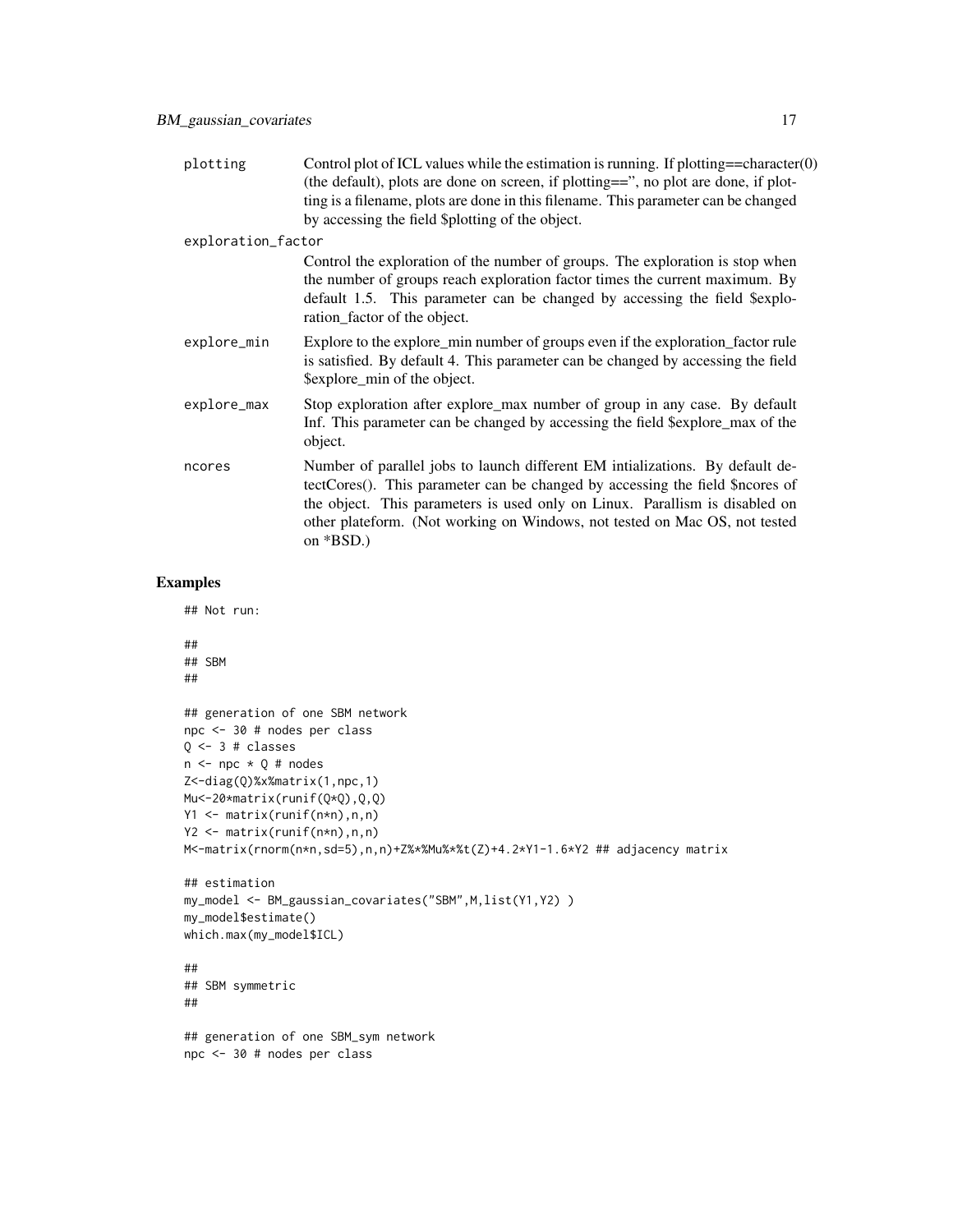```
Q \leftarrow 3 # classes
n \leq -npc \times Q \# nodesZ<-diag(Q)%x%matrix(1,npc,1)
Mu<-20*matrix(runif(Q*Q),Q,Q)
Mu[lower.tri(Mu)]<-t(Mu)[lower.tri(Mu)]
Y1 <- matrix(runif(n*n),n,n)
Y2 <- matrix(runif(n*n),n,n)
Y1[lower.tri(Y1)]<-t(Y1)[lower.tri(Y1)]
Y2[lower.tri(Y2)]<-t(Y2)[lower.tri(Y2)]
M<-matrix(rnorm(n*n,sd=5),n,n)+Z%*%Mu%*%t(Z)+4.2*Y1-1.6*Y2 ## adjacency matrix
M[lower.tri(M)]<-t(M)[lower.tri(M)]
## estimation
my_model <- BM_gaussian_covariates("SBM_sym",M,list(Y1,Y2) )
my_model$estimate()
which.max(my_model$ICL)
##
## LBM
##
## generation of one LBM network
npc <- c(50,40) # nodes per class
Q \leftarrow c(2,3) # classes
n \leq -npc \times Q \# nodesZ1<-diag(Q[1])%x%matrix(1,npc[1],1)
Z2<-diag(Q[2])%x%matrix(1,npc[2],1)
Mu<-20*matrix(runif(Q[1]*Q[2]),Q[1],Q[2])
Y1 <- matrix(runif(n[1]*n[2]),n[1],n[2])
Y2 <- matrix(runif(n[1]*n[2]),n[1],n[2])
M<-matrix(rnorm(n[1]*n[2],sd=5),n[1],n[2])+Z1%*%Mu%*%t(Z2)+4.2*Y1-1.6*Y2 ## adjacency matrix
## estimation
my_model <- BM_gaussian_covariates("LBM",M,list(Y1,Y2) )
my_model$estimate()
which.max(my_model$ICL)
## End(Not run)
```
BM\_gaussian\_multivariate

*Perform estimation on blockmodels for multivariate gaussian probability distribution*

## Description

With the provided network and blockmodel type, estimate number of groups, parameters and node membership

<span id="page-17-0"></span>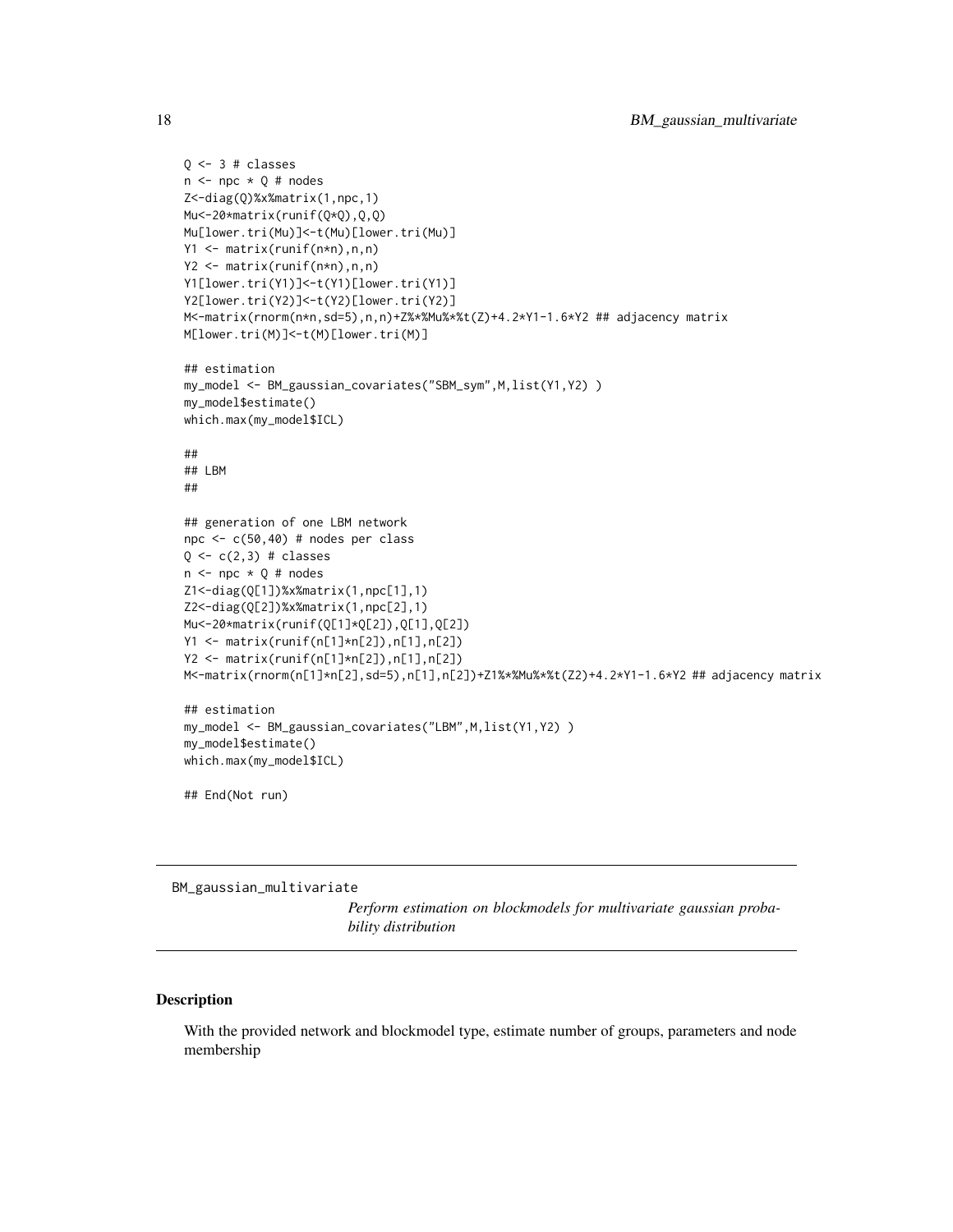## BM\_gaussian\_multivariate 19

## Usage

```
## S4 method for signature 'new'
BM_gaussian_multivariate(
   membership_type,
   adj,
   verbosity=6,
    autosave='',
    plotting=character(0),
   exploration_factor=1.5,
   explore_min=4,
   explore_max=Inf,
   ncores=detectCores())
```
## Arguments

membership\_type

|                    | The type of node membership, i.e. 'SBM', 'SBM_sym' or 'LBM'                                                                                                                                                                                                                                                                                                                                                                                                                                                                                                                                                                                    |
|--------------------|------------------------------------------------------------------------------------------------------------------------------------------------------------------------------------------------------------------------------------------------------------------------------------------------------------------------------------------------------------------------------------------------------------------------------------------------------------------------------------------------------------------------------------------------------------------------------------------------------------------------------------------------|
| adj                | The list of adjacency matrices. All matrices must have the same size                                                                                                                                                                                                                                                                                                                                                                                                                                                                                                                                                                           |
| verbosity          | The verbosity level, 0 means quiet. Level 1 display the phase of reinitialization.<br>Level 2 display the level 1 and the ascending and descending phase for the num-<br>ber of groups. Level 3 display the level 2 and the number current number of<br>groups which is estimated. Level 4 display the level 3 and the steps inside the<br>estimation. Level 5 display the level 4, the current status of parallel running jobs<br>and the current sub-step. Level 6 display level 5 and informations about ICL cri-<br>teria found. Default is level 6. This parameter can be changed by accessing to<br>the field \$verbosity of the object. |
| autosave           | If autosave $!=$ ", after each estimation, the model object is writed into file au-<br>tosave. The model object is readable by the function readRDS. Use-it for long<br>computation to allow restarting the estimation on system crash. You can use it<br>to alanyze the partial results when the estimation is running. This parameter can<br>be changed by accessing to the field \$autosave of the object.                                                                                                                                                                                                                                  |
| plotting           | Control plot of ICL values while the estimation is running. If plotting==character $(0)$<br>(the default), plots are done on screen, if plotting==", no plot are done, if plot-<br>ting is a filename, plots are done in this filename. This parameter can be changed<br>by accessing the field \$plotting of the object.                                                                                                                                                                                                                                                                                                                      |
| exploration_factor |                                                                                                                                                                                                                                                                                                                                                                                                                                                                                                                                                                                                                                                |
|                    | Control the exploration of the number of groups. The exploration is stop when<br>the number of groups reach exploration factor times the current maximum. By<br>default 1.5. This parameter can be changed by accessing the field \$explo-<br>ration_factor of the object.                                                                                                                                                                                                                                                                                                                                                                     |
| explore_min        | Explore to the explore_min number of groups even if the exploration_factor rule<br>is satisfied. By default 4. This parameter can be changed by accessing the field<br>\$explore_min of the object.                                                                                                                                                                                                                                                                                                                                                                                                                                            |
| explore_max        | Stop exploration after explore_max number of group in any case. By default<br>Inf. This parameter can be changed by accessing the field \$explore_max of the<br>object.                                                                                                                                                                                                                                                                                                                                                                                                                                                                        |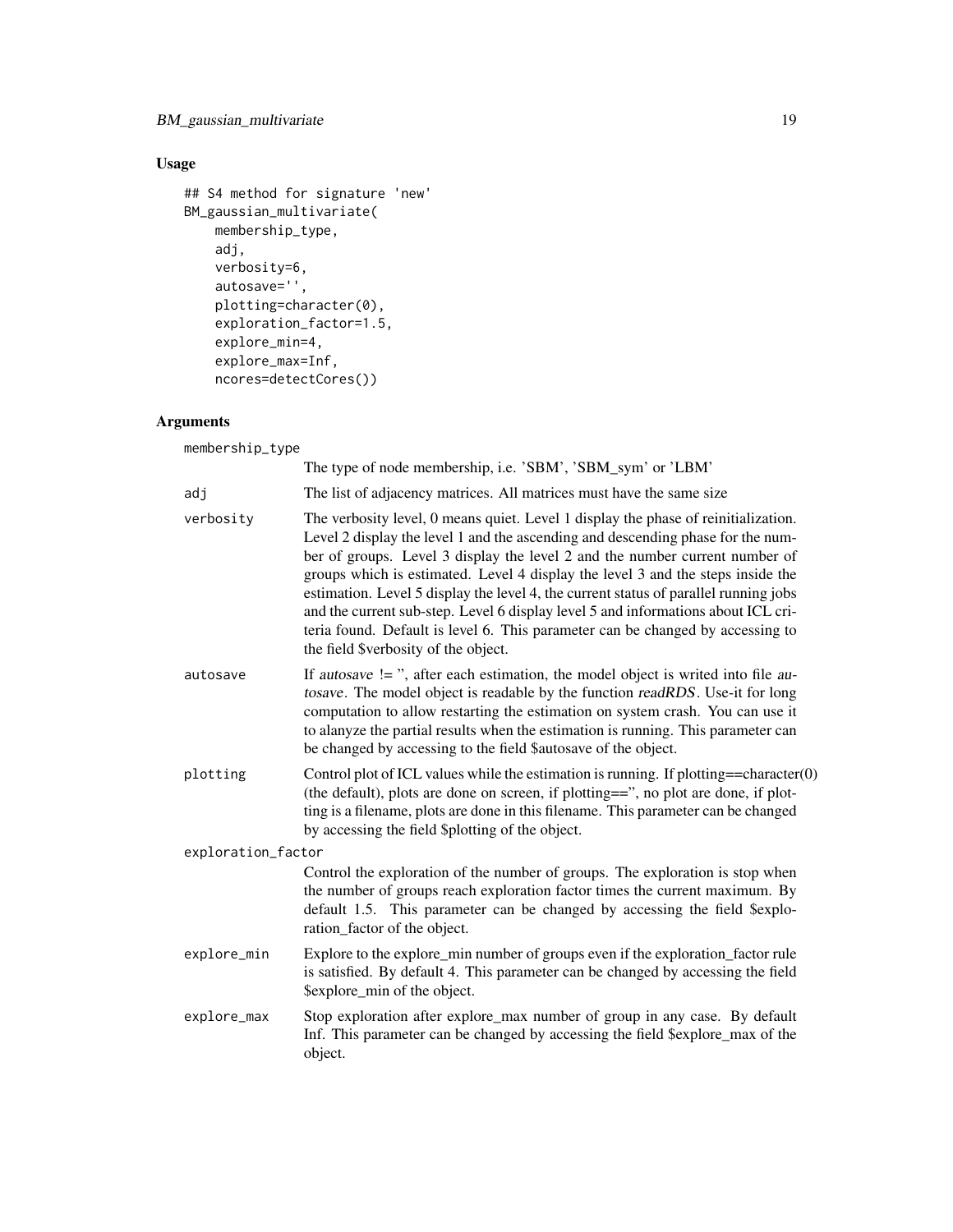ncores Number of parallel jobs to launch different EM intializations. By default detectCores(). This parameter can be changed by accessing the field \$ncores of the object. This parameters is used only on Linux. Parallism is disabled on other plateform. (Not working on Windows, not tested on Mac OS, not tested on \*BSD.)

```
## Not run:
##
## SBM
##
## generation of one SBM network
npc <- 30 # nodes per class
Q <- 3 # classes
n \leq -npc \times Q # nodes
Z<-diag(Q)%x%matrix(1,npc,1)
Mu1<-4*matrix(runif(Q*Q),Q,Q)
Mu2<-4*matrix(runif(Q*Q),Q,Q)
Noise1<-matrix(rnorm(n*n,sd=1),n,n)
Noise2<-matrix(rnorm(n*n,sd=1),n,n)
M1<- Z%*%Mu1%*%t(Z) + Noise1
M2<- Z%*%Mu2%*%t(Z) + 10*Noise1 + Noise2
## estimation
my_model <- BM_gaussian_multivariate("SBM",list(M1,M2) )
my_model$estimate()
which.max(my_model$ICL)
##
## SBM symmetric
##
## generation of one SBM_sym network
npc <- 30 # nodes per class
Q \leftarrow 3 # classes
n \leq -npc \times Q \# nodesZ<-diag(Q)%x%matrix(1,npc,1)
Mu1<-4*matrix(runif(Q*Q),Q,Q)
Mu2<-4*matrix(runif(Q*Q),Q,Q)
Noise1<-matrix(rnorm(n*n,sd=1),n,n)
Noise2<-matrix(rnorm(n*n,sd=1),n,n)
M1<- Z%*%Mu1%*%t(Z) + Noise1
M2<- Z%*%Mu2%*%t(Z) + 10*Noise1 + Noise2
M1[lower.tri(M1)]<-t(M1)[lower.tri(M1)]
M2[lower.tri(M2)]<-t(M2)[lower.tri(M2)]
## estimation
my_model <- BM_gaussian_multivariate("SBM_sym",list(M1,M2) )
my_model$estimate()
```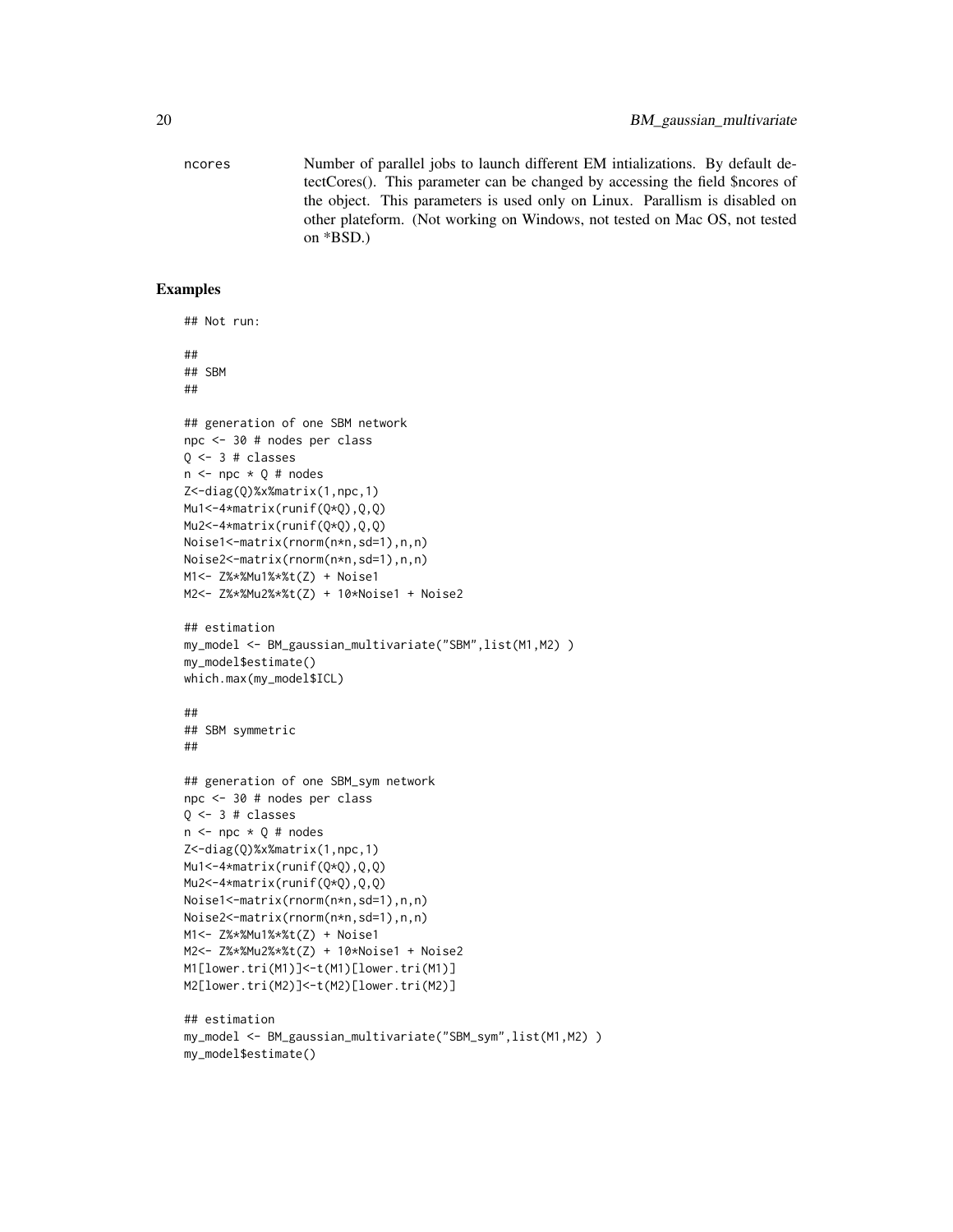```
which.max(my_model$ICL)
##
## LBM
##
## generation of one LBM network
npc <- c(50,40) # nodes per class
Q \leftarrow c(2,3) # classes
n \leq -npc \times Q \# nodesZ1<-diag(Q[1])%x%matrix(1,npc[1],1)
Z2<-diag(Q[2])%x%matrix(1,npc[2],1)
Mu1<-4*matrix(runif(Q[1]*Q[2]),Q[1],Q[2])
Mu2<-4*matrix(runif(Q[1]*Q[2]),Q[1],Q[2])
Noise1<-matrix(rnorm(n[1]*n[2],sd=1),n[1],n[2])
Noise2<-matrix(rnorm(n[1]*n[2],sd=1),n[1],n[2])
M1<-Z1%*%Mu1%*%t(Z2) + Noise1 ## adjacency
M2<-Z1%*%Mu2%*%t(Z2) + 10*Noise1 + Noise2 ## adjacency
## estimation
my_model <- BM_gaussian_multivariate("LBM",list(M1,M2) )
my_model$estimate()
which.max(my_model$ICL)
```
## End(Not run)

BM\_gaussian\_multivariate\_independent

*Perform estimation on blockmodels for multivariate independent homoscedastic gaussian probability distribution*

#### **Description**

With the provided network and blockmodel type, estimate number of groups, parameters and node membership

#### Usage

```
## S4 method for signature 'new'
BM_gaussian_multivariate_independent(
   membership_type,
    adj,
    verbosity=6,
    autosave='',
    plotting=character(0),
    exploration_factor=1.5,
    explore_min=4,
    explore_max=Inf,
    ncores=detectCores())
```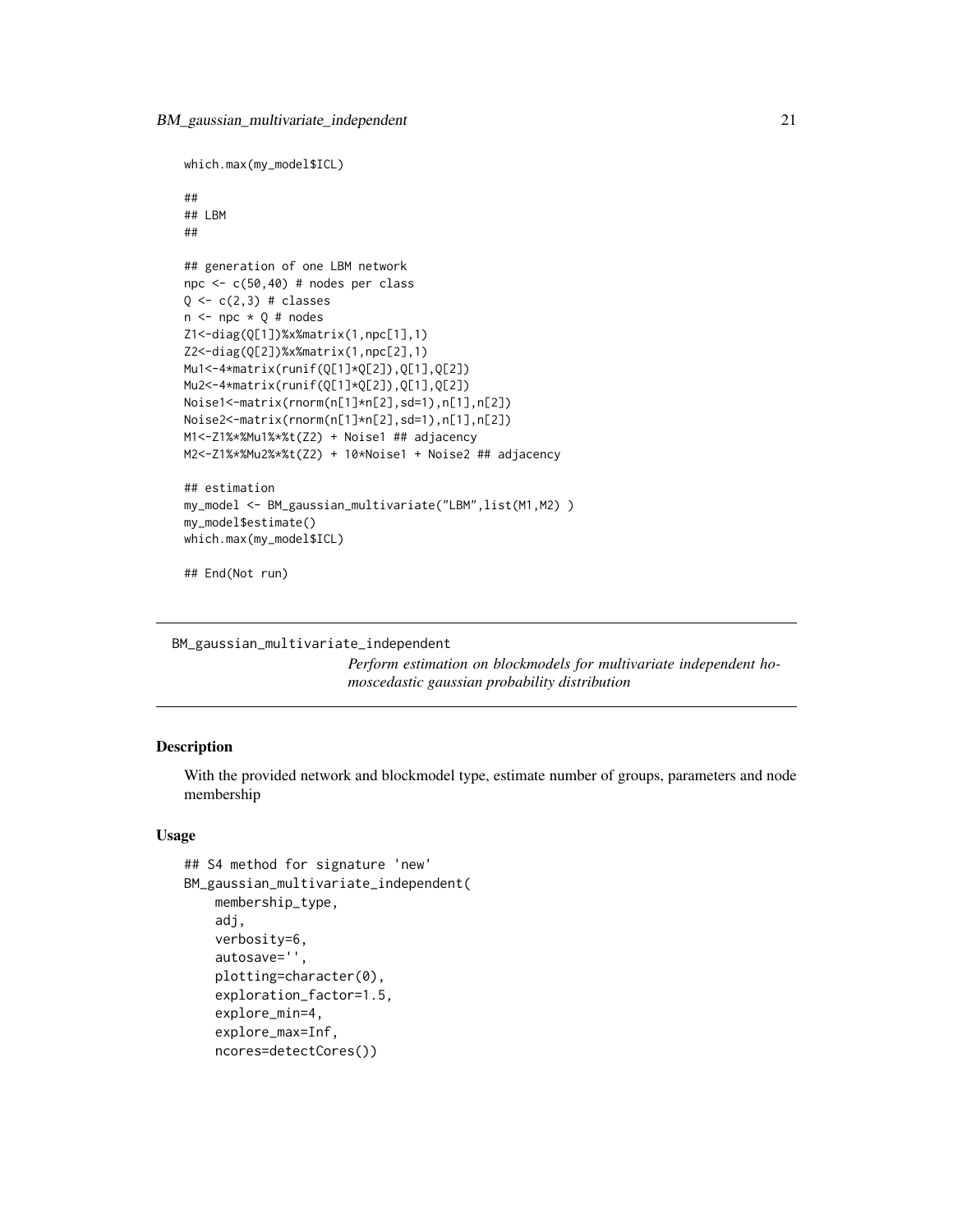## Arguments

| membership_type    |                                                                                                                                                                                                                                                                                                                                                                                                                                                                                                                                                                                                                                                |
|--------------------|------------------------------------------------------------------------------------------------------------------------------------------------------------------------------------------------------------------------------------------------------------------------------------------------------------------------------------------------------------------------------------------------------------------------------------------------------------------------------------------------------------------------------------------------------------------------------------------------------------------------------------------------|
|                    | The type of node membership, i.e. 'SBM', 'SBM_sym' or 'LBM'                                                                                                                                                                                                                                                                                                                                                                                                                                                                                                                                                                                    |
| adj                | The list of adjacency matrices. All matrices must have the same size                                                                                                                                                                                                                                                                                                                                                                                                                                                                                                                                                                           |
| verbosity          | The verbosity level, 0 means quiet. Level 1 display the phase of reinitialization.<br>Level 2 display the level 1 and the ascending and descending phase for the num-<br>ber of groups. Level 3 display the level 2 and the number current number of<br>groups which is estimated. Level 4 display the level 3 and the steps inside the<br>estimation. Level 5 display the level 4, the current status of parallel running jobs<br>and the current sub-step. Level 6 display level 5 and informations about ICL cri-<br>teria found. Default is level 6. This parameter can be changed by accessing to<br>the field \$verbosity of the object. |
| autosave           | If autosave $!=$ ", after each estimation, the model object is writed into file au-<br>tosave. The model object is readable by the function readRDS. Use-it for long<br>computation to allow restarting the estimation on system crash. You can use it<br>to alanyze the partial results when the estimation is running. This parameter can<br>be changed by accessing to the field \$autosave of the object.                                                                                                                                                                                                                                  |
| plotting           | Control plot of ICL values while the estimation is running. If plotting==character $(0)$<br>(the default), plots are done on screen, if plotting==", no plot are done, if plot-<br>ting is a filename, plots are done in this filename. This parameter can be changed<br>by accessing the field \$plotting of the object.                                                                                                                                                                                                                                                                                                                      |
| exploration_factor |                                                                                                                                                                                                                                                                                                                                                                                                                                                                                                                                                                                                                                                |
|                    | Control the exploration of the number of groups. The exploration is stop when<br>the number of groups reach exploration factor times the current maximum. By<br>default 1.5. This parameter can be changed by accessing the field \$explo-<br>ration_factor of the object.                                                                                                                                                                                                                                                                                                                                                                     |
| explore_min        | Explore to the explore_min number of groups even if the exploration_factor rule<br>is satisfied. By default 4. This parameter can be changed by accessing the field<br>\$explore_min of the object.                                                                                                                                                                                                                                                                                                                                                                                                                                            |
| explore_max        | Stop exploration after explore_max number of group in any case. By default<br>Inf. This parameter can be changed by accessing the field \$explore_max of the<br>object.                                                                                                                                                                                                                                                                                                                                                                                                                                                                        |
| ncores             | Number of parallel jobs to launch different EM intializations. By default de-<br>tectCores(). This parameter can be changed by accessing the field \$ncores of<br>the object. This parameters is used only on Linux. Parallism is disabled on<br>other plateform. (Not working on Windows, not tested on Mac OS, not tested<br>on *BSD.)                                                                                                                                                                                                                                                                                                       |

## Examples

## Not run:

## ## SBM

##

## generation of one SBM network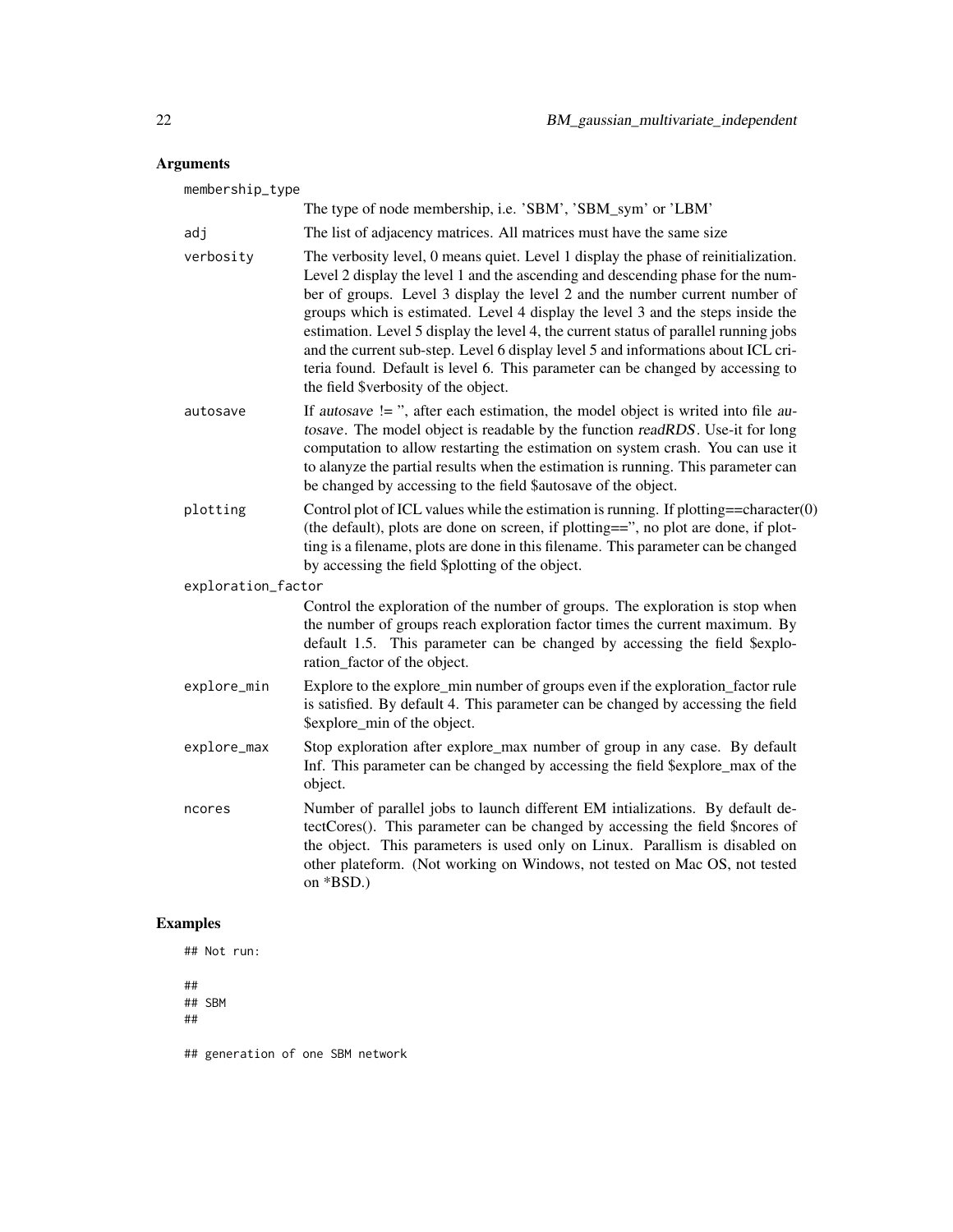BM\_gaussian\_multivariate\_independent 23

```
npc <- 30 # nodes per class
Q \leftarrow 3 # classes
n \leq -npc \times Q \# nodesZ<-diag(Q)%x%matrix(1,npc,1)
Mu1<-8*matrix(runif(Q*Q),Q,Q)
Mu2<-8*matrix(runif(Q*Q),Q,Q)
M1<-matrix(rnorm(n*n,sd=5),n,n)+Z%*%Mu1%*%t(Z) ## adjacency
M2<-matrix(rnorm(n*n,sd=10),n,n)+Z%*%Mu2%*%t(Z) ## adjacency
## estimation
my_model <- BM_gaussian_multivariate_independent("SBM",list(M1,M2) )
my_model$estimate()
which.max(my_model$ICL)
##
## SBM symmetric
##
## generation of one SBM_sym network
npc <- 30 # nodes per class
Q \leftarrow 3 # classes
n \leq -npc \times Q # nodes
Z<-diag(Q)%x%matrix(1,npc,1)
Mu1<-8*matrix(runif(Q*Q),Q,Q)
Mu2<-8*matrix(runif(Q*Q),Q,Q)
Mu1[lower.tri(Mu1)]<-t(Mu1)[lower.tri(Mu1)]
Mu2[lower.tri(Mu2)]<-t(Mu2)[lower.tri(Mu2)]
M1<-matrix(rnorm(n*n,sd=5),n,n)+Z%*%Mu1%*%t(Z) ## adjacency
M2<-matrix(rnorm(n*n,sd=10),n,n)+Z%*%Mu2%*%t(Z) ## adjacency
M1[lower.tri(M1)]<-t(M1)[lower.tri(M1)]
M2[lower.tri(M2)]<-t(M2)[lower.tri(M2)]
## estimation
my_model <- BM_gaussian_multivariate_independent("SBM_sym",list(M1,M2) )
my_model$estimate()
which.max(my_model$ICL)
##
## LBM
##
## generation of one LBM network
npc <- c(50,40) # nodes per class
Q \leftarrow c(2,3) # classes
n \leq -npc \times Q \# nodesZ1<-diag(Q[1])%x%matrix(1,npc[1],1)
Z2<-diag(Q[2])%x%matrix(1,npc[2],1)
Mu1<-8*matrix(runif(Q[1]*Q[2]),Q[1],Q[2])
Mu2<-8*matrix(runif(Q[1]*Q[2]),Q[1],Q[2])
M1<-matrix(rnorm(n[1]*n[2],sd=5),n[1],n[2])+Z1%*%Mu1%*%t(Z2) ## adjacency
M2<-matrix(rnorm(n[1]*n[2],sd=10),n[1],n[2])+Z1%*%Mu2%*%t(Z2) ## adjacency
```
## estimation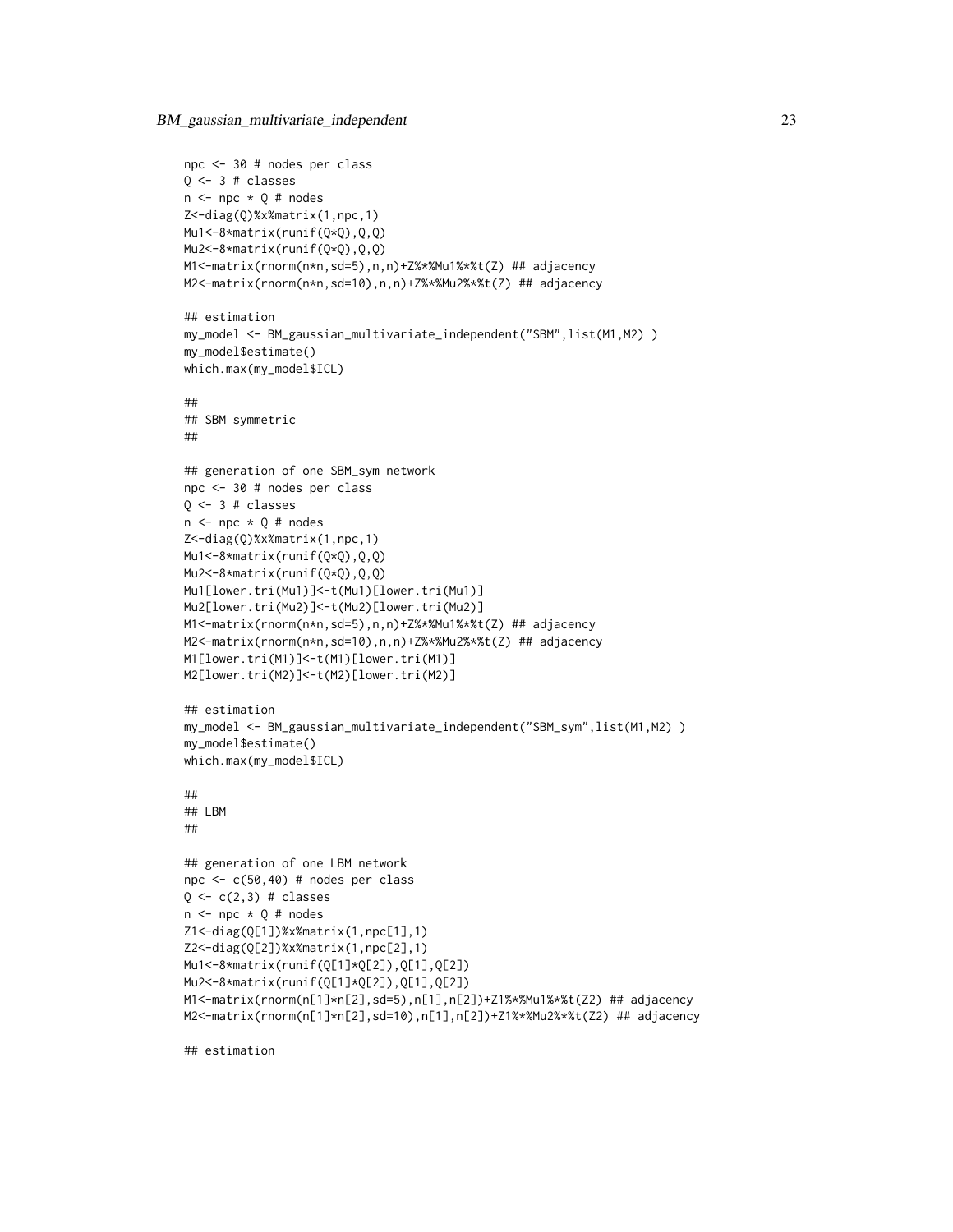```
my_model <- BM_gaussian_multivariate_independent("LBM",list(M1,M2) )
my_model$estimate()
which.max(my_model$ICL)
```
## End(Not run)

BM\_gaussian\_multivariate\_independent\_homoscedastic *Perform estimation on blockmodels for multivariate independent homoscedastic gaussian probability distribution*

#### **Description**

With the provided network and blockmodel type, estimate number of groups, parameters and node membership

#### Usage

```
## S4 method for signature 'new'
BM_gaussian_multivariate_independent_homoscedastic(
    membership_type,
    adj,
    verbosity=6,
    autosave='',
    plotting=character(0),
    exploration_factor=1.5,
    explore_min=4,
    explore_max=Inf,
    ncores=detectCores())
```
#### Arguments

membership\_type The type of node membership, i.e. 'SBM', 'SBM\_sym' or 'LBM' adj The list of adjacency matrices. All matrices must have the same size verbosity The verbosity level, 0 means quiet. Level 1 display the phase of reinitialization. Level 2 display the level 1 and the ascending and descending phase for the number of groups. Level 3 display the level 2 and the number current number of groups which is estimated. Level 4 display the level 3 and the steps inside the estimation. Level 5 display the level 4, the current status of parallel running jobs and the current sub-step. Level 6 display level 5 and informations about ICL criteria found. Default is level 6. This parameter can be changed by accessing to the field \$verbosity of the object. autosave If autosave  $l = "$ , after each estimation, the model object is writed into file autosave. The model object is readable by the function readRDS. Use-it for long computation to allow restarting the estimation on system crash. You can use it to alanyze the partial results when the estimation is running. This parameter can be changed by accessing to the field \$autosave of the object.

<span id="page-23-0"></span>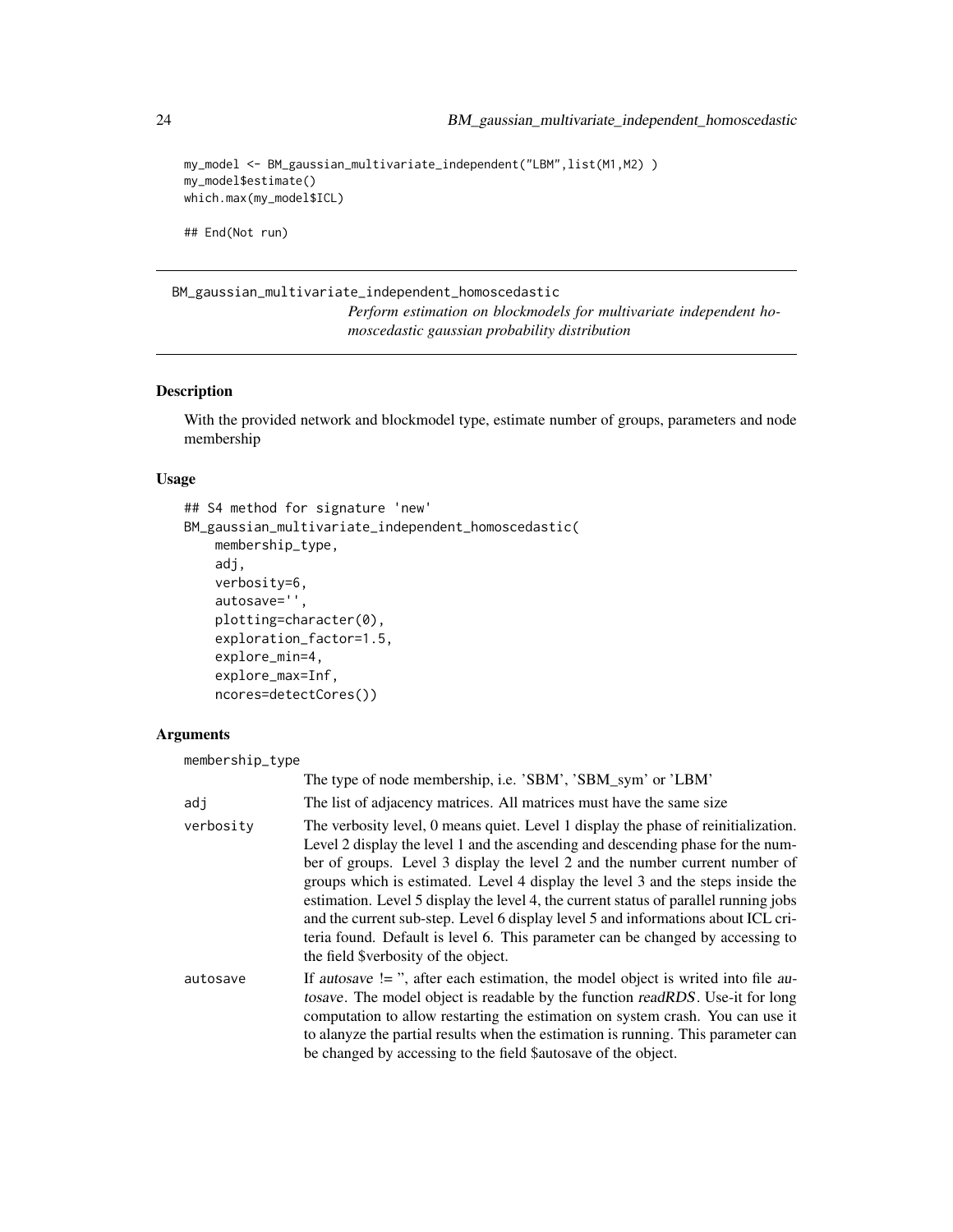| plotting           | Control plot of ICL values while the estimation is running. If plotting==character $(0)$<br>(the default), plots are done on screen, if plotting==", no plot are done, if plot-<br>ting is a filename, plots are done in this filename. This parameter can be changed<br>by accessing the field \$plotting of the object.                   |
|--------------------|---------------------------------------------------------------------------------------------------------------------------------------------------------------------------------------------------------------------------------------------------------------------------------------------------------------------------------------------|
| exploration_factor |                                                                                                                                                                                                                                                                                                                                             |
|                    | Control the exploration of the number of groups. The exploration is stop when<br>the number of groups reach exploration factor times the current maximum. By<br>default 1.5. This parameter can be changed by accessing the field \$explo-<br>ration_factor of the object.                                                                  |
| explore_min        | Explore to the explore_min number of groups even if the exploration_factor rule<br>is satisfied. By default 4. This parameter can be changed by accessing the field<br>\$explore_min of the object.                                                                                                                                         |
| explore_max        | Stop exploration after explore_max number of group in any case. By default<br>Inf. This parameter can be changed by accessing the field \$explore_max of the<br>object.                                                                                                                                                                     |
| ncores             | Number of parallel jobs to launch different EM intializations. By default de-<br>tectCores(). This parameter can be changed by accessing the field \$ncores of<br>the object. This parameters is used only on Linux. Parallism is disabled on<br>other plateform. (Not working on Windows, not tested on Mac OS, not tested<br>on $*BSD.$ ) |

```
## Not run:
##
## SBM
##
## generation of one SBM network
npc <- 30 # nodes per class
Q \leftarrow 3 # classes
n \leq -npc \times Q \# nodesZ<-diag(Q)%x%matrix(1,npc,1)
Mu1<-4*matrix(runif(Q*Q),Q,Q)
Mu2<-4*matrix(runif(Q*Q),Q,Q)
M1<-matrix(rnorm(n*n,sd=5),n,n)+Z%*%Mu1%*%t(Z) ## adjacency
M2<-matrix(rnorm(n*n,sd=5),n,n)+Z%*%Mu2%*%t(Z) ## adjacency
## estimation
my_model <- BM_gaussian_multivariate_independent_homoscedastic("SBM",list(M1,M2) )
my_model$estimate()
which.max(my_model$ICL)
##
## SBM symmetric
##
## generation of one SBM_sym network
npc <- 30 # nodes per class
```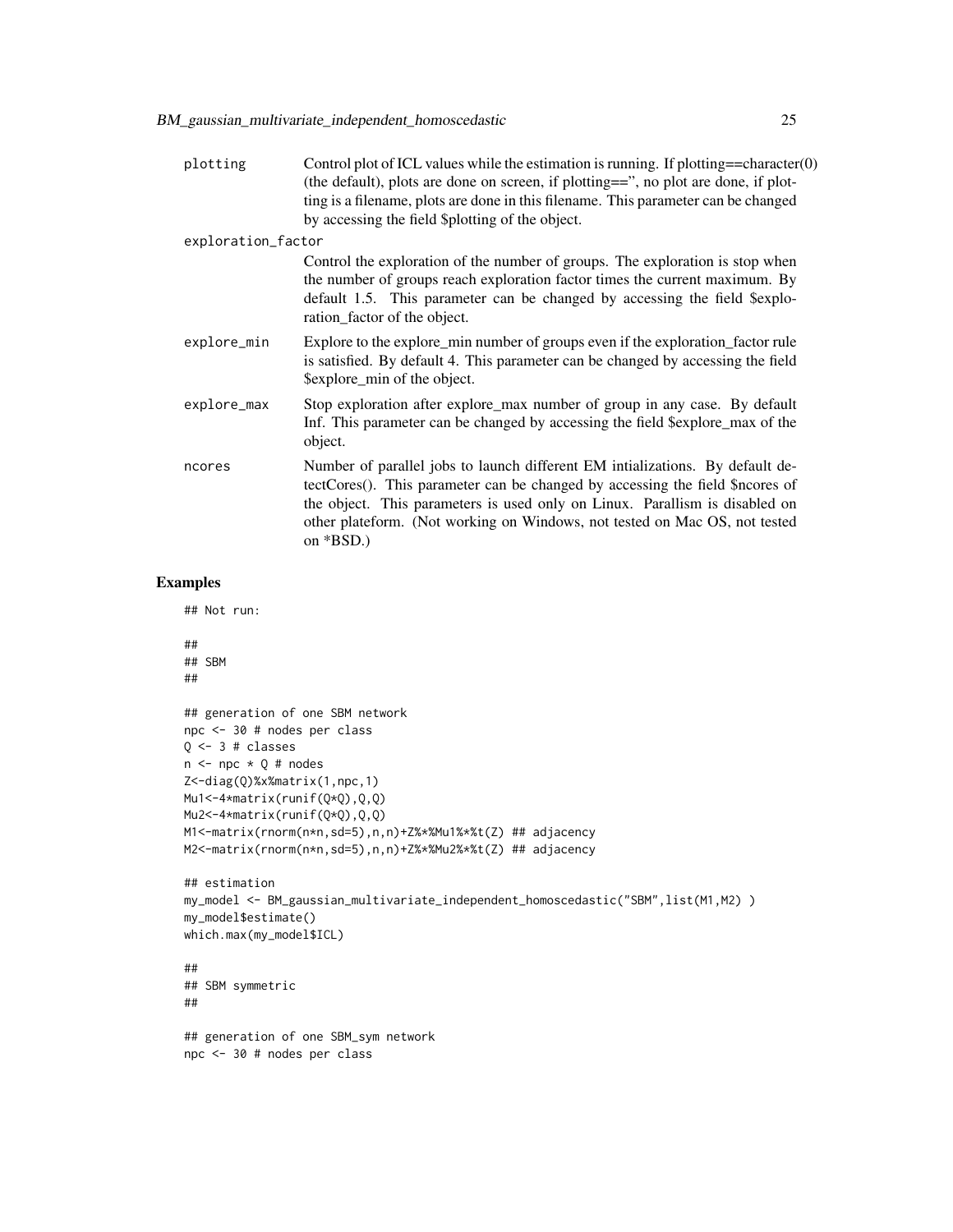```
Q \leftarrow 3 # classes
n \leq -npc \times Q \# nodesZ<-diag(Q)%x%matrix(1,npc,1)
Mu1<-4*matrix(runif(Q*Q),Q,Q)
Mu2<-4*matrix(runif(Q*Q),Q,Q)
Mu1[lower.tri(Mu1)]<-t(Mu1)[lower.tri(Mu1)]
Mu2[lower.tri(Mu2)]<-t(Mu2)[lower.tri(Mu2)]
M1<-matrix(rnorm(n*n,sd=5),n,n)+Z%*%Mu1%*%t(Z) ## adjacency
M2<-matrix(rnorm(n*n,sd=5),n,n)+Z%*%Mu2%*%t(Z) ## adjacency
M1[lower.tri(M1)]<-t(M1)[lower.tri(M1)]
M2[lower.tri(M2)]<-t(M2)[lower.tri(M2)]
## estimation
my_model <- BM_gaussian_multivariate_independent_homoscedastic("SBM_sym",list(M1,M2) )
my_model$estimate()
which.max(my_model$ICL)
##
## LBM
##
## generation of one LBM network
npc <- c(50,40) # nodes per class
Q \leftarrow c(2,3) # classes
n \leq -npc \times Q \# nodesZ1<-diag(Q[1])%x%matrix(1,npc[1],1)
Z2<-diag(Q[2])%x%matrix(1,npc[2],1)
Mu1<-4*matrix(runif(Q[1]*Q[2]),Q[1],Q[2])
Mu2<-4*matrix(runif(Q[1]*Q[2]),Q[1],Q[2])
M1<-matrix(rnorm(n[1]*n[2],sd=5),n[1],n[2])+Z1%*%Mu1%*%t(Z2) ## adjacency
M2<-matrix(rnorm(n[1]*n[2],sd=5),n[1],n[2])+Z1%*%Mu2%*%t(Z2) ## adjacency
## estimation
my_model <- BM_gaussian_multivariate_independent_homoscedastic("LBM",list(M1,M2) )
my_model$estimate()
which.max(my_model$ICL)
## End(Not run)
```
BM\_poisson *Perform estimation on blockmodels for poisson probability distribution*

#### Description

With the provided network and blockmodel type, estimate number of groups, parameters and node membership

<span id="page-25-0"></span>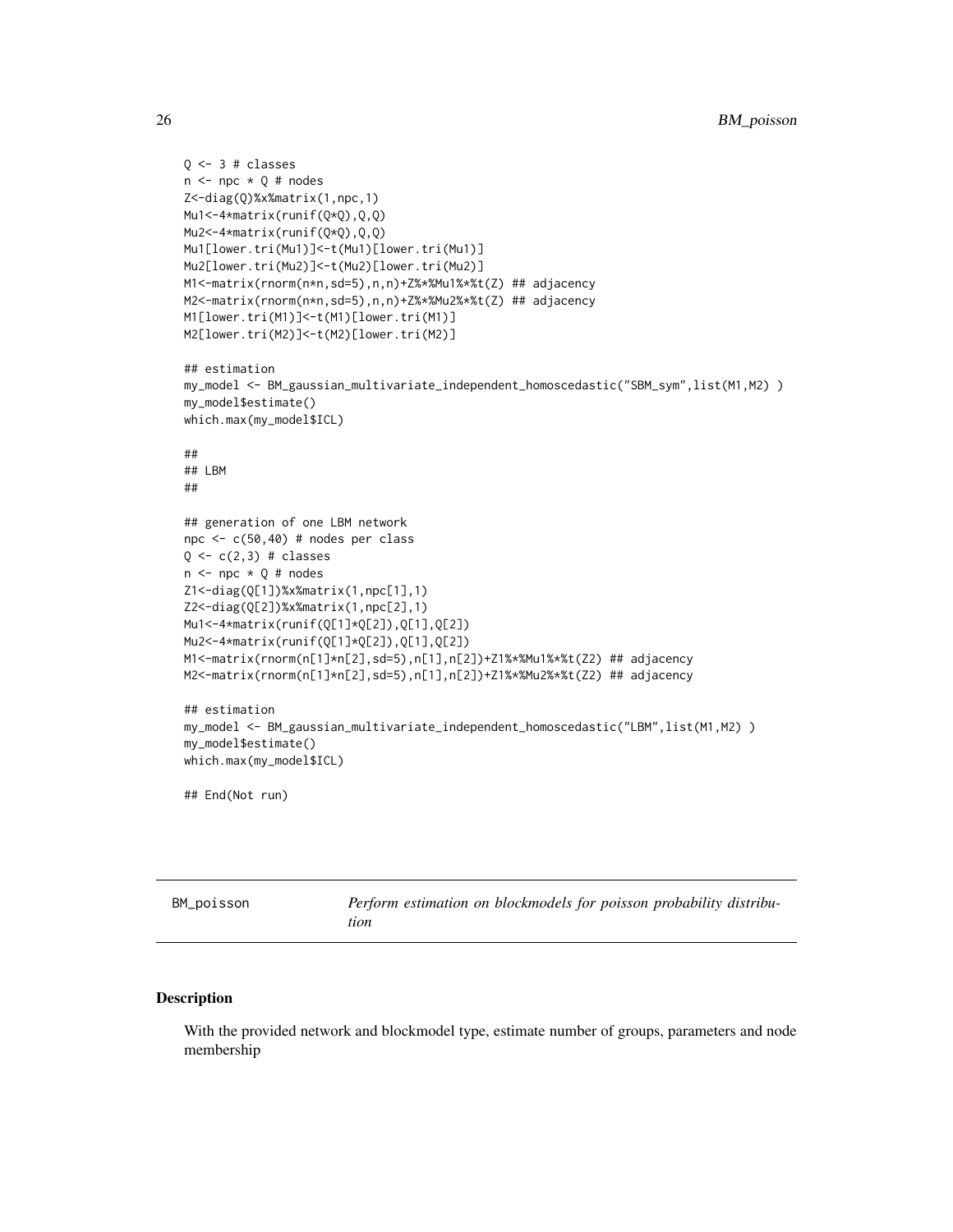## BM\_poisson 27

## Usage

```
## S4 method for signature 'new'
BM_poisson(
   membership_type,
   adj,
   verbosity=6,
    autosave='',
    plotting=character(0),
   exploration_factor=1.5,
   explore_min=4,
   explore_max=Inf,
   ncores=detectCores())
```
## Arguments

membership\_type

|                    | The type of node membership, i.e. 'SBM', 'SBM_sym' or 'LBM'                                                                                                                                                                                                                                                                                                                                                                                                                                                                                                                                                                                    |
|--------------------|------------------------------------------------------------------------------------------------------------------------------------------------------------------------------------------------------------------------------------------------------------------------------------------------------------------------------------------------------------------------------------------------------------------------------------------------------------------------------------------------------------------------------------------------------------------------------------------------------------------------------------------------|
| adj                | The adjacency matrix                                                                                                                                                                                                                                                                                                                                                                                                                                                                                                                                                                                                                           |
| verbosity          | The verbosity level, 0 means quiet. Level 1 display the phase of reinitialization.<br>Level 2 display the level 1 and the ascending and descending phase for the num-<br>ber of groups. Level 3 display the level 2 and the number current number of<br>groups which is estimated. Level 4 display the level 3 and the steps inside the<br>estimation. Level 5 display the level 4, the current status of parallel running jobs<br>and the current sub-step. Level 6 display level 5 and informations about ICL cri-<br>teria found. Default is level 6. This parameter can be changed by accessing to<br>the field \$verbosity of the object. |
| autosave           | If autosave $!=$ ", after each estimation, the model object is writed into file au-<br>tosave. The model object is readable by the function readRDS. Use-it for long<br>computation to allow restarting the estimation on system crash. You can use it<br>to alanyze the partial results when the estimation is running. This parameter can<br>be changed by accessing to the field \$autosave of the object.                                                                                                                                                                                                                                  |
| plotting           | Control plot of ICL values while the estimation is running. If plotting==character $(0)$<br>(the default), plots are done on screen, if plotting==", no plot are done, if plot-<br>ting is a filename, plots are done in this filename. This parameter can be changed<br>by accessing the field \$plotting of the object.                                                                                                                                                                                                                                                                                                                      |
| exploration_factor |                                                                                                                                                                                                                                                                                                                                                                                                                                                                                                                                                                                                                                                |
|                    | Control the exploration of the number of groups. The exploration is stop when<br>the number of groups reach exploration factor times the current maximum. By<br>default 1.5. This parameter can be changed by accessing the field \$explo-<br>ration_factor of the object.                                                                                                                                                                                                                                                                                                                                                                     |
| explore_min        | Explore to the explore_min number of groups even if the exploration_factor rule<br>is satisfied. By default 4. This parameter can be changed by accessing the field<br>\$explore_min of the object.                                                                                                                                                                                                                                                                                                                                                                                                                                            |
| explore_max        | Stop exploration after explore_max number of group in any case. By default<br>Inf. This parameter can be changed by accessing the field \$explore_max of the<br>object.                                                                                                                                                                                                                                                                                                                                                                                                                                                                        |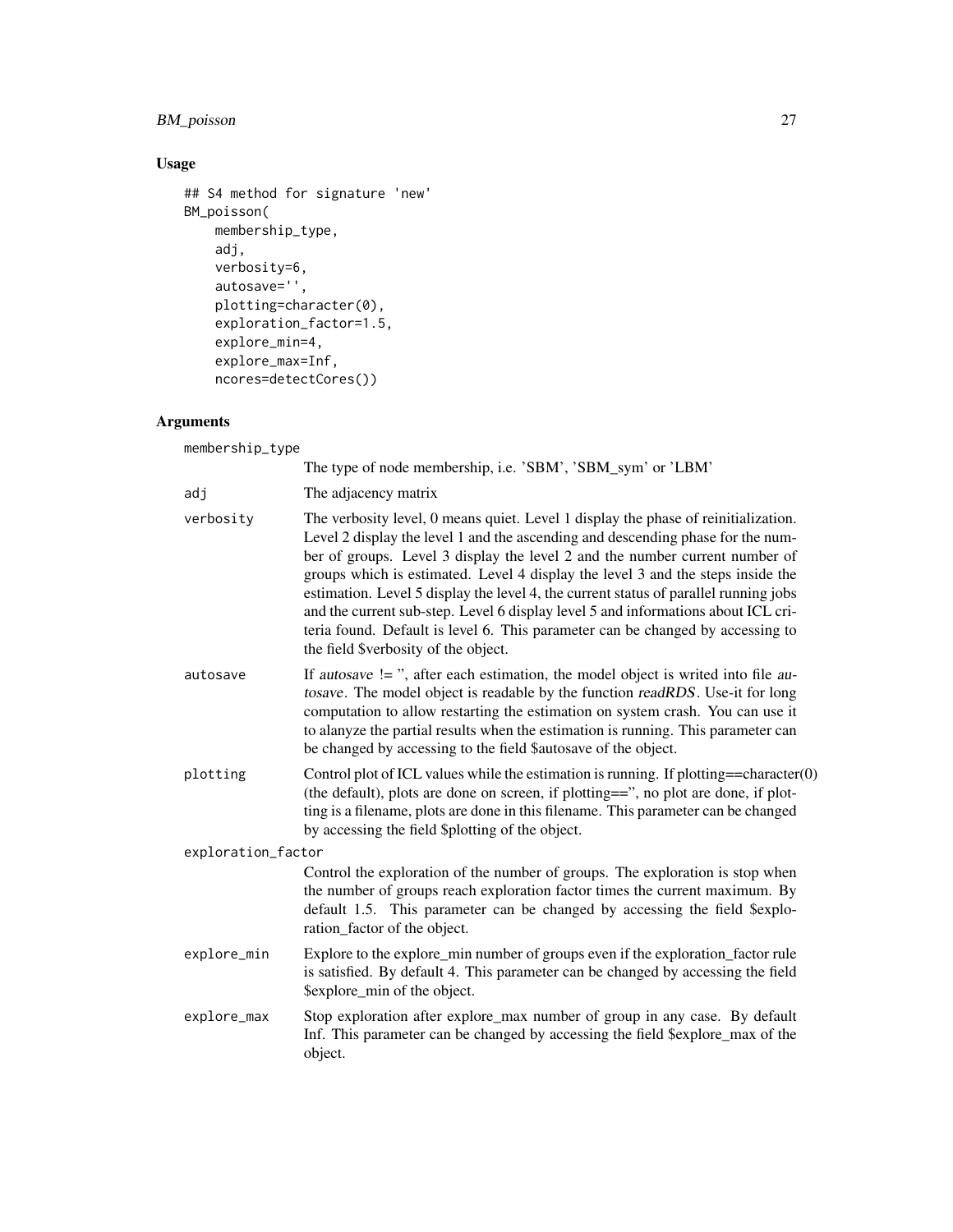ncores Number of parallel jobs to launch different EM intializations. By default detectCores(). This parameter can be changed by accessing the field \$ncores of the object. This parameters is used only on Linux. Parallism is disabled on other plateform. (Not working on Windows, not tested on Mac OS, not tested on \*BSD.)

### Examples

```
## Not run:
#
# SBM
#
## generation of one SBM network
npc <- 30 # nodes per class
Q \leftarrow 3 # classes
n \leq -npc \times Q \# nodesZ<-diag(Q)%x%matrix(1,npc,1)
L<-70*matrix(runif(Q*Q),Q,Q)
M_in_expectation<-Z%*%L%*%t(Z)
M<-matrix(
    rpois(
        length(as.vector(M_in_expectation)),
        as.vector(M_in_expectation))
    ,n,n)
## estimation
my_model <- BM_poisson("SBM",M )
my_model$estimate()
which.max(my_model$ICL)
##
## SBM symmetric
##
## generation of one SBM_sym network
npc <- 30 # nodes per class
Q \leftarrow 3 # classes
n \leq -npc \times Q# nodes
Z<-diag(Q)%x%matrix(1,npc,1)
L<-70*matrix(runif(Q*Q),Q,Q)
L[lower.tri(L)]<-t(L)[lower.tri(L)]
M_in_expectation<-Z%*%L%*%t(Z)
M<-matrix(
    rpois(
        length(as.vector(M_in_expectation)),
        as.vector(M_in_expectation))
    ,n,n)
M[lower.tri(M)]<-t(M)[lower.tri(M)]
```
## estimation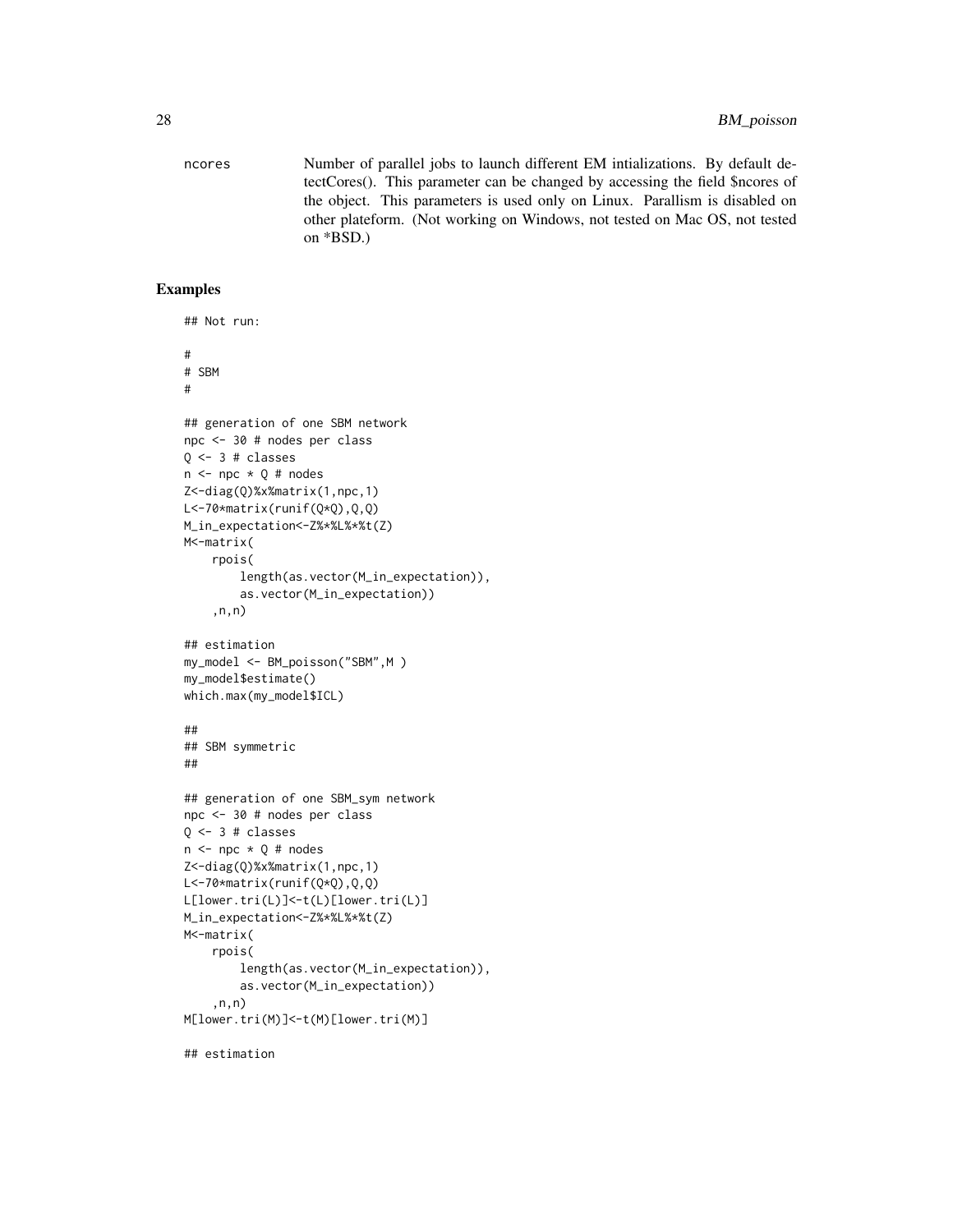```
my_model <- BM_poisson("SBM_sym",M )
my_model$estimate()
which.max(my_model$ICL)
##
## LBM
##
## generation of one LBM network
npc <- c(50,40) # nodes per class
Q \leftarrow c(2,3) # classes
n \leq -npc \times Q \# nodesZ1<-diag(Q[1])%x%matrix(1,npc[1],1)
Z2<-diag(Q[2])%x%matrix(1,npc[2],1)
L<-70*matrix(runif(Q[1]*Q[2]),Q[1],Q[2])
M_in_expectation<-Z1%*%L%*%t(Z2)
M<-matrix(
    rpois(
        length(as.vector(M_in_expectation)),
        as.vector(M_in_expectation))
    ,n[1],n[2])
## estimation
my_model <- BM_poisson("LBM",M )
my_model$estimate()
which.max(my_model$ICL)
## End(Not run)
```
BM\_poisson\_covariates *Perform estimation on blockmodels for poisson probability distribu-*

*tion aith covariates*

### Description

With the provided network and blockmodel type, estimate number of groups, parameters and node membership, and impact vector of covariates

#### Usage

```
## S4 method for signature 'new'
BM_poisson_covariates(
   membership_type,
    adj,
    covariates,
    verbosity=6,
    autosave='',
    plotting=character(0),
    exploration_factor=1.5,
```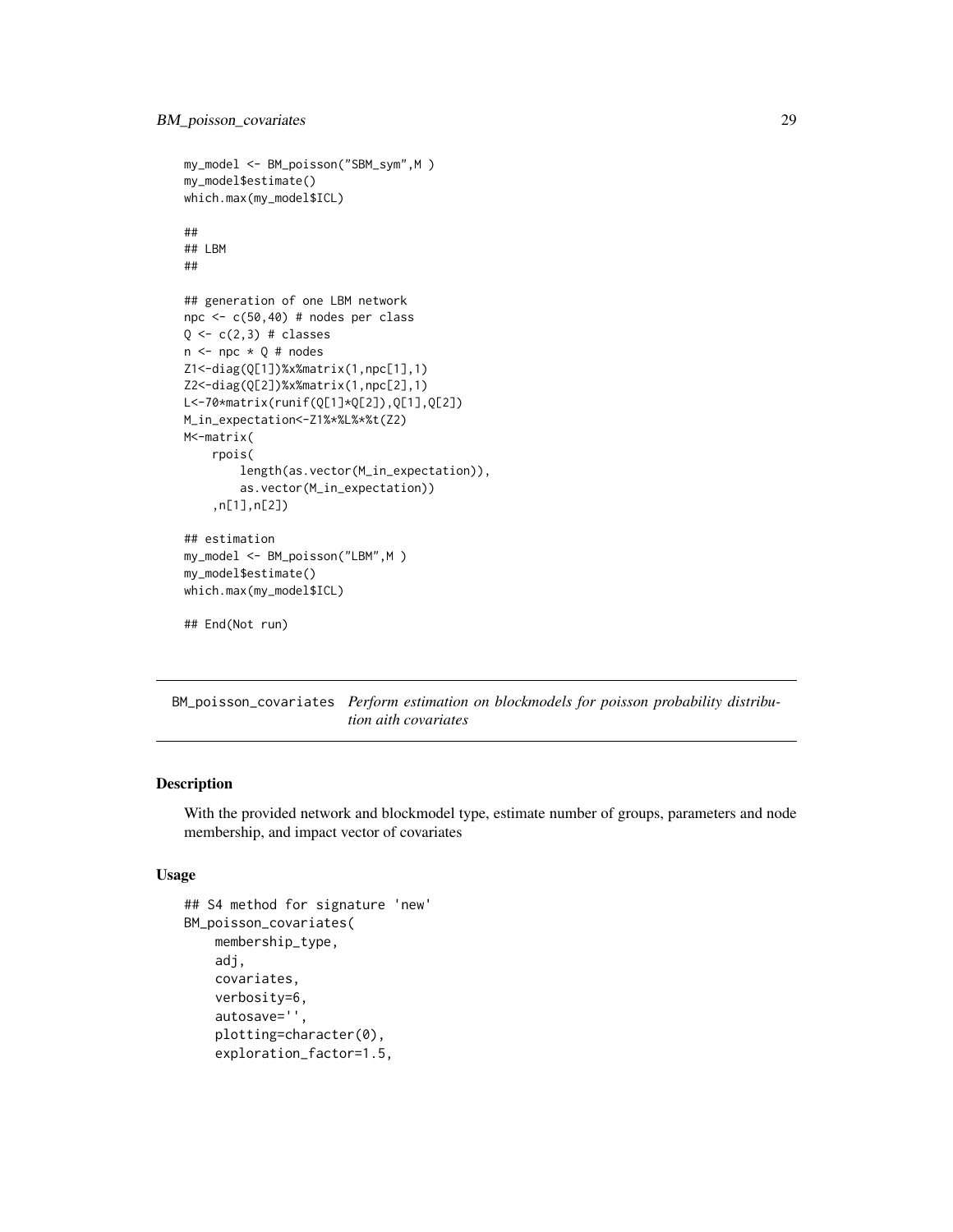```
explore_min=4,
explore_max=Inf,
ncores=detectCores())
```
## Arguments

membership\_type

| $m$ c $m$ oci $m+p$ cypc |                                                                                                                                                                                                                                                                                                                                                                                                                                                                                                                                                                                                                                                |
|--------------------------|------------------------------------------------------------------------------------------------------------------------------------------------------------------------------------------------------------------------------------------------------------------------------------------------------------------------------------------------------------------------------------------------------------------------------------------------------------------------------------------------------------------------------------------------------------------------------------------------------------------------------------------------|
|                          | The type of node membership, i.e. 'SBM', 'SBM_sym' or 'LBM'                                                                                                                                                                                                                                                                                                                                                                                                                                                                                                                                                                                    |
| adj                      | The adjacency matrix                                                                                                                                                                                                                                                                                                                                                                                                                                                                                                                                                                                                                           |
| covariates               | Covariates matrix, or list of covariates matrices. Covariates matrix must have<br>the same size than the adjacency matrix.                                                                                                                                                                                                                                                                                                                                                                                                                                                                                                                     |
| verbosity                | The verbosity level, 0 means quiet. Level 1 display the phase of reinitialization.<br>Level 2 display the level 1 and the ascending and descending phase for the num-<br>ber of groups. Level 3 display the level 2 and the number current number of<br>groups which is estimated. Level 4 display the level 3 and the steps inside the<br>estimation. Level 5 display the level 4, the current status of parallel running jobs<br>and the current sub-step. Level 6 display level 5 and informations about ICL cri-<br>teria found. Default is level 6. This parameter can be changed by accessing to<br>the field \$verbosity of the object. |
| autosave                 | If autosave $!=$ ", after each estimation, the model object is writed into file au-<br>tosave. The model object is readable by the function readRDS. Use-it for long<br>computation to allow restarting the estimation on system crash. You can use it<br>to alanyze the partial results when the estimation is running. This parameter can<br>be changed by accessing to the field \$autosave of the object.                                                                                                                                                                                                                                  |
| plotting                 | Control plot of ICL values while the estimation is running. If plotting==character $(0)$<br>(the default), plots are done on screen, if plotting==", no plot are done, if plot-<br>ting is a filename, plots are done in this filename. This parameter can be changed<br>by accessing the field \$plotting of the object.                                                                                                                                                                                                                                                                                                                      |
| exploration_factor       |                                                                                                                                                                                                                                                                                                                                                                                                                                                                                                                                                                                                                                                |
|                          | Control the exploration of the number of groups. The exploration is stop when<br>the number of groups reach exploration factor times the current maximum. By<br>default 1.5. This parameter can be changed by accessing the field \$explo-<br>ration_factor of the object.                                                                                                                                                                                                                                                                                                                                                                     |
| explore_min              | Explore to the explore_min number of groups even if the exploration_factor rule<br>is satisfied. By default 4. This parameter can be changed by accessing the field<br>\$explore_min of the object.                                                                                                                                                                                                                                                                                                                                                                                                                                            |
| explore_max              | Stop exploration after explore_max number of group in any case. By default<br>Inf. This parameter can be changed by accessing the field \$explore_max of the<br>object.                                                                                                                                                                                                                                                                                                                                                                                                                                                                        |
| ncores                   | Number of parallel jobs to launch different EM intializations. By default de-<br>tectCores(). This parameter can be changed by accessing the field \$ncores of<br>the object. This parameters is used only on Linux. Parallism is disabled on<br>other plateform. (Not working on Windows, not tested on Mac OS, not tested<br>on *BSD.)                                                                                                                                                                                                                                                                                                       |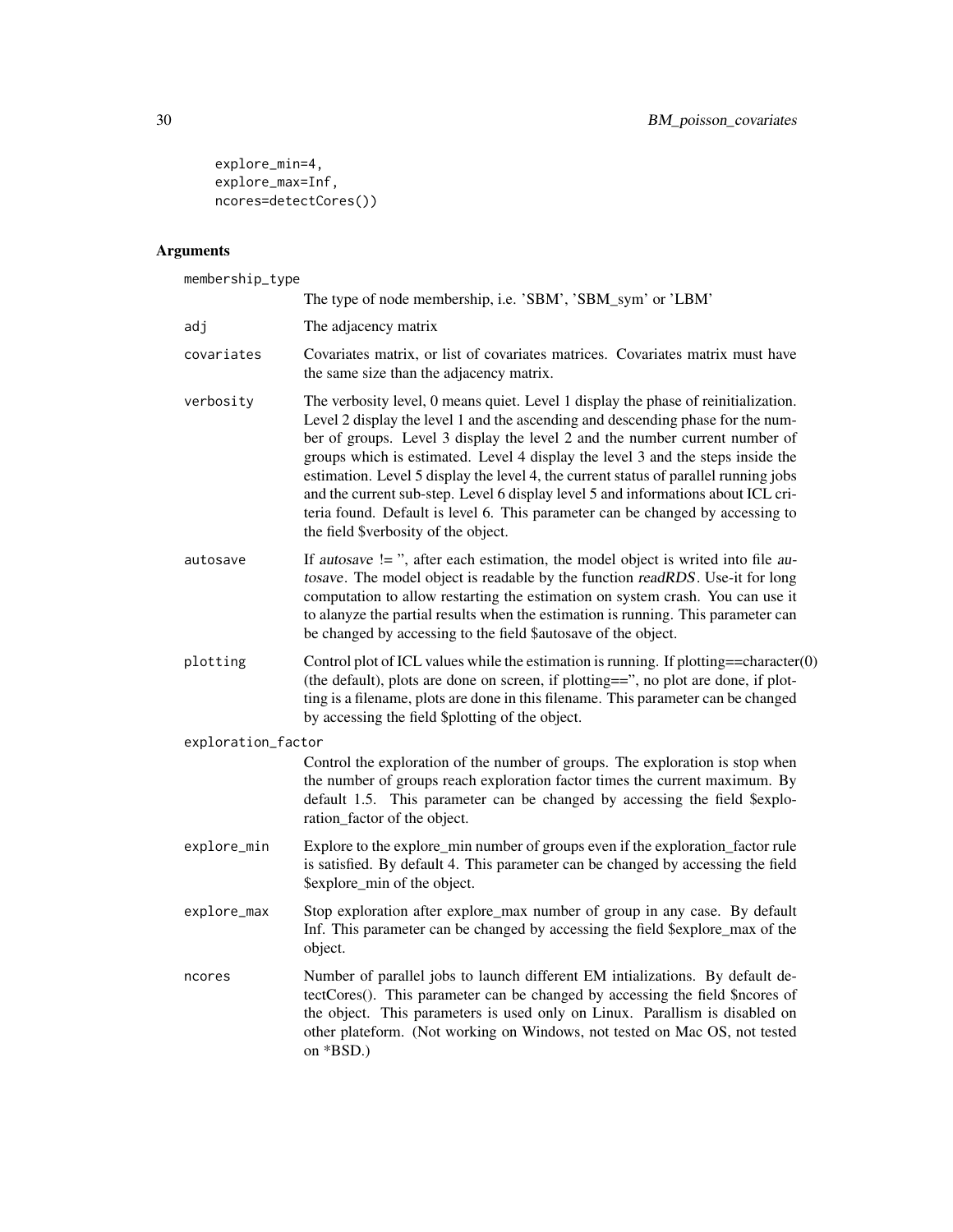```
## Not run:
##
## SBM
##
## generation of one SBM network
npc <- 30 # nodes per class
0 \le -3 # classes
n \leq -npc \times Q \# nodesZ<-diag(Q)%x%matrix(1,npc,1)
L<-70*matrix(runif(Q*Q),Q,Q)
M_in_expectation_without_covariates<-Z%*%L%*%t(Z)
Y1 <- matrix(runif(n*n),n,n)
Y2 <- matrix(runif(n*n),n,n)
M_in_expectation<-M_in_expectation_without_covariates*exp(4.2*Y1-1.2*Y2)
M<-matrix(
    rpois(
        length(as.vector(M_in_expectation)),
        as.vector(M_in_expectation))
    ,n,n)
## estimation
my_model <- BM_poisson_covariates("SBM",M,list(Y1,Y2) )
my_model$estimate()
which.max(my_model$ICL)
##
## SBM symmetric
##
## generation of one SBM_sym network, we re-use one produced for SBM
npc <- 30 # nodes per class
Q \leftarrow 3 # classes
n \leq -npc \times 0 # nodes
Z<-diag(Q)%x%matrix(1,npc,1)
L<-70*matrix(runif(Q*Q),Q,Q)
L[lower.tri(L)]<-t(L)[lower.tri(L)]
M_in_expectation_without_covariates<-Z%*%L%*%t(Z)
Y1 <- matrix(runif(n*n),n,n)
Y2 <- matrix(runif(n*n),n,n)
Y1[lower.tri(Y1)]<-t(Y1)[lower.tri(Y1)]
Y2[lower.tri(Y2)]<-t(Y2)[lower.tri(Y2)]
M_in_expectation<-M_in_expectation_without_covariates*exp(4.2*Y1-1.2*Y2)
M<-matrix(
    rpois(
        length(as.vector(M_in_expectation)),
        as.vector(M_in_expectation))
    ,n,n)
M[lower.tri(M)]<-t(M)[lower.tri(M)]
```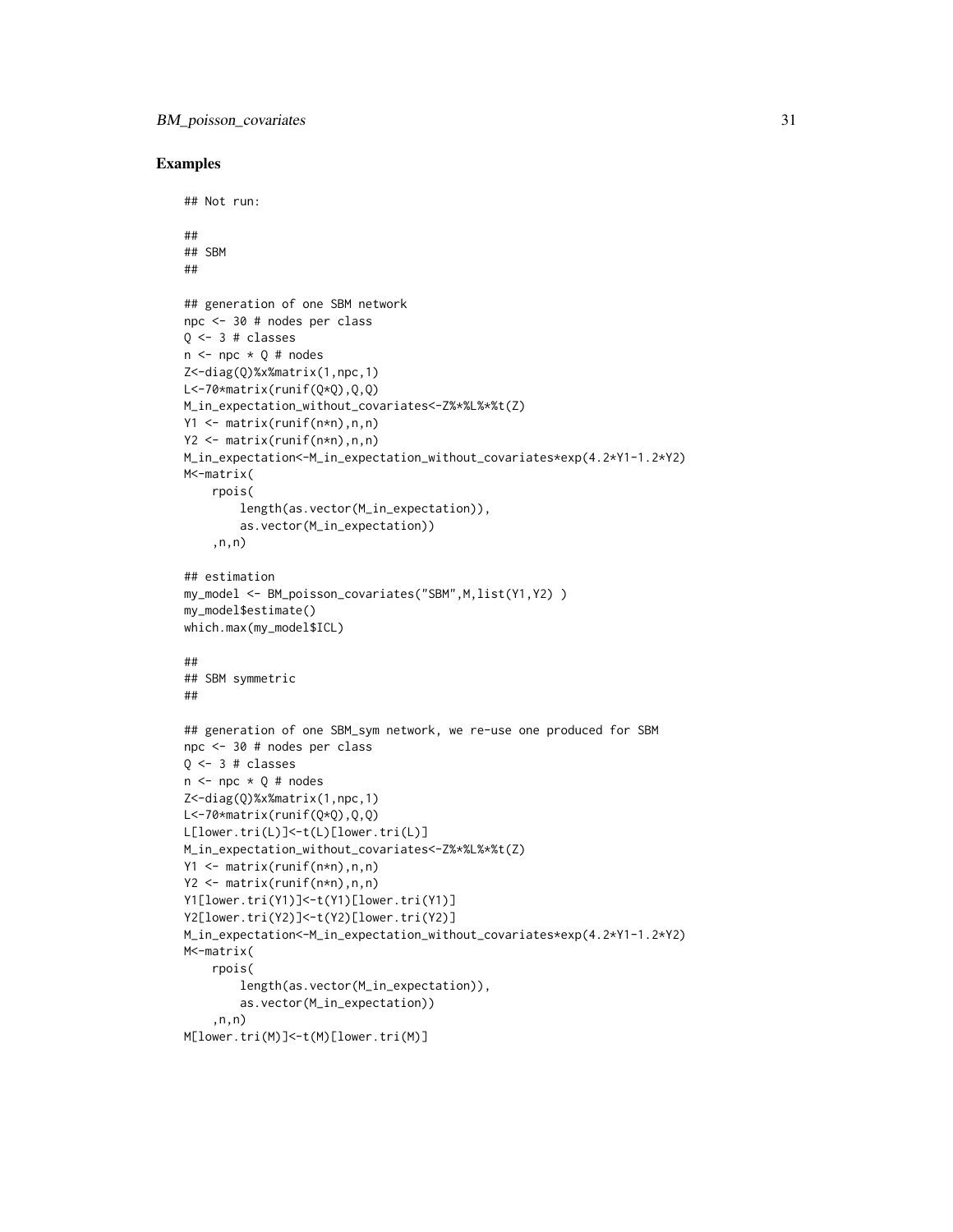```
## estimation
my_model <- BM_poisson_covariates("SBM_sym",M,list(Y1,Y2) )
my_model$estimate()
which.max(my_model$ICL)
##
## LBM
##
## generation of one LBM network
npc <- c(50,40) # nodes per class
Q \leftarrow c(2,3) # classes
n \leq -npc \times Q \# nodesZ1<-diag(Q[1])%x%matrix(1,npc[1],1)
Z2<-diag(Q[2])%x%matrix(1,npc[2],1)
L<-70*matrix(runif(Q[1]*Q[2]),Q[1],Q[2])
M_in_expectation_without_covariates<-Z1%*%L%*%t(Z2)
Y1 <- matrix(runif(n[1]*n[2]),n[1],n[2])
Y2 <- matrix(runif(n[1]*n[2]),n[1],n[2])
M_in_expectation<-M_in_expectation_without_covariates*exp(4.2*Y1-1.2*Y2)
M<-matrix(
    rpois(
        length(as.vector(M_in_expectation)),
        as.vector(M_in_expectation))
    ,n[1],n[2])
## estimation
my_model <- BM_poisson_covariates("LBM",M,list(Y1,Y2) )
my_model$estimate()
which.max(my_model$ICL)
## End(Not run)
```